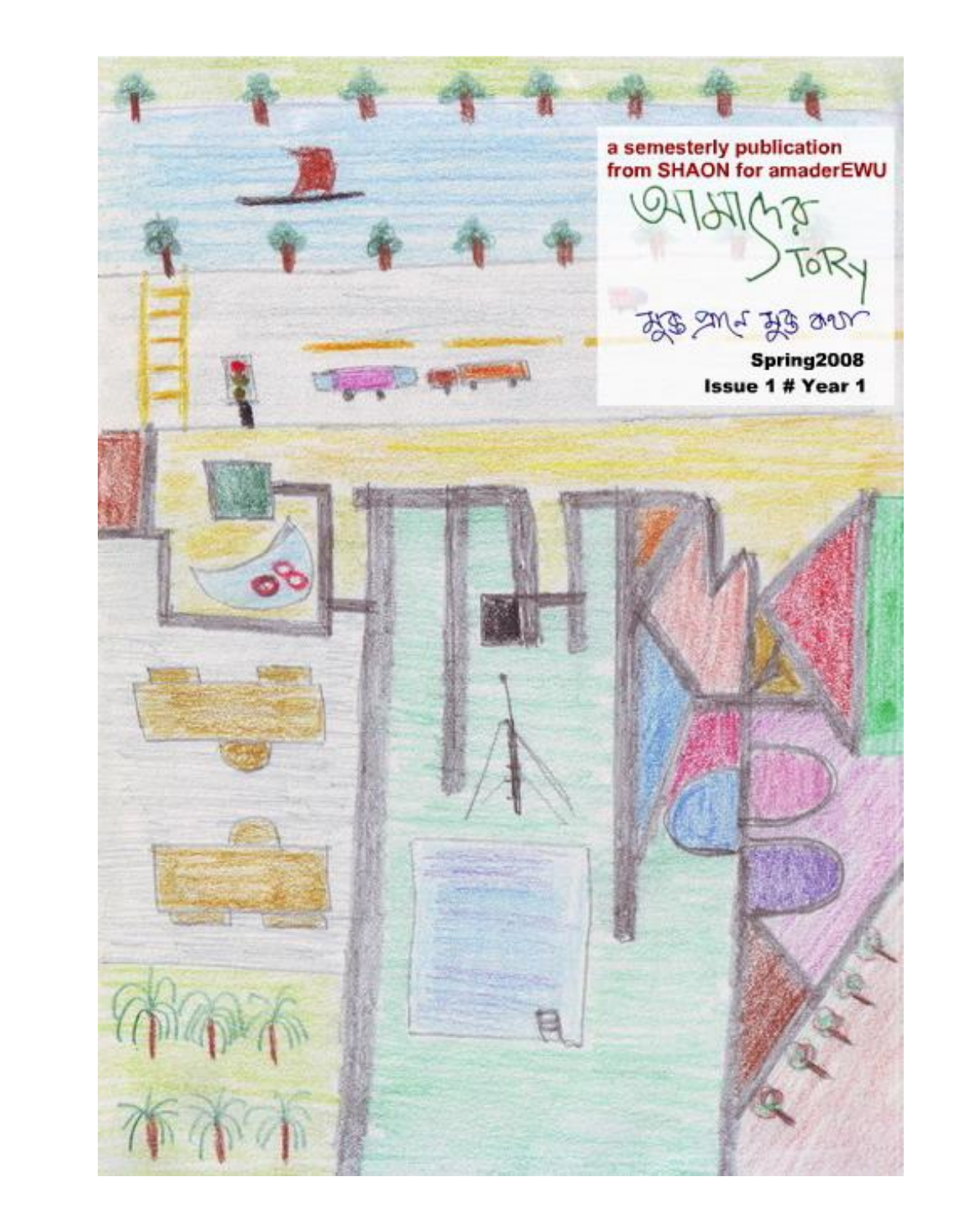$-2-$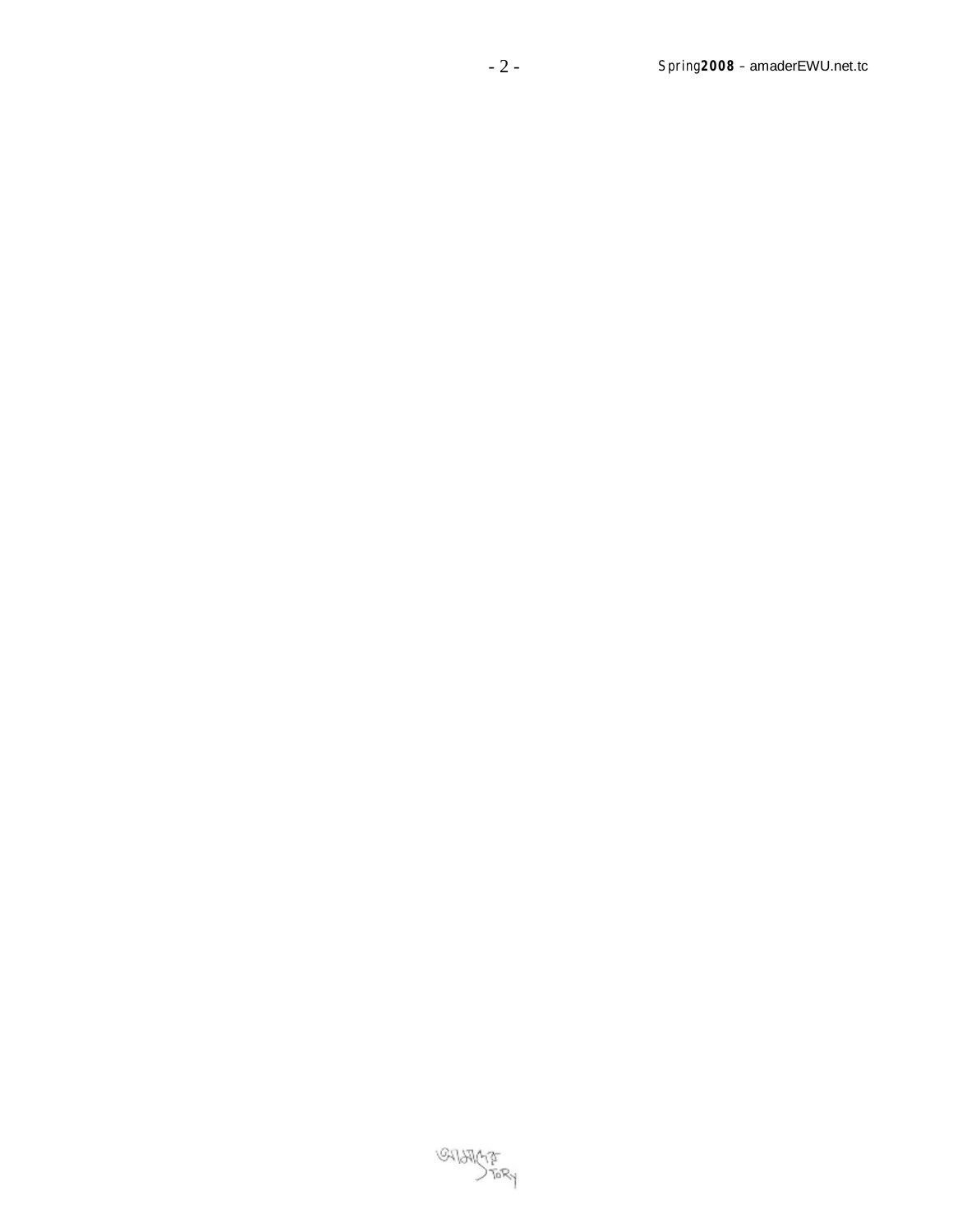





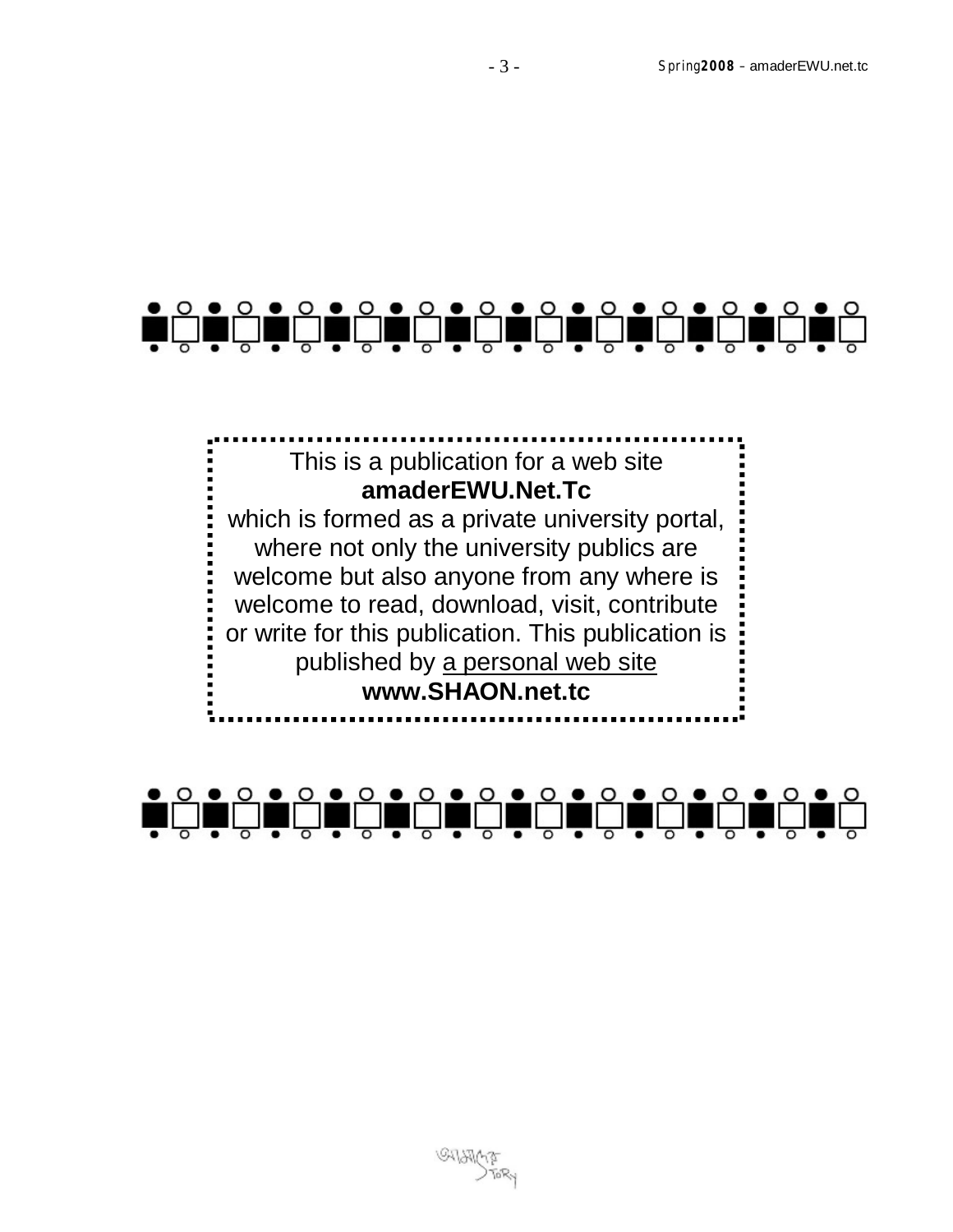

a semesterly publication for amaderEWU  $O(X)/A'$ SE SWY 313 an Year 1 # Issue 1 # Spring 2008 **Date of Publishing:** 8 April 2008 **Cover, Art & Editing**  Benzir Shaon **Published by**  The Editor from www.shaon.net.tc **SHAON** - "a personal web site" Web: www.SHAON.Net.Tc eMail: friendshaon@yahoo.com **Technical Support BenzirCreationHouse** Web: www.bchbd.net.tc **Bangla Compose**  Raziv **Thanks To**  Mahsura Begum EWU Faculties and Officials Muntasir Shahriar Dhrubo Md. Istiaque Alam Tonmoy Md. Asif Hossain (EWUTC) **DENTHELL** 

URL: www.amaderEWU.Net.Tc eMail: amaderewu@yahoo.com Hotline: 01911 449242

"**semesterly amaderStory**" is the official publication of "**amaderEWU**" from "**SHAON**"

**semesterly amaderStory # Year 1 # Issue 1 # Spring 2008**

UP JERY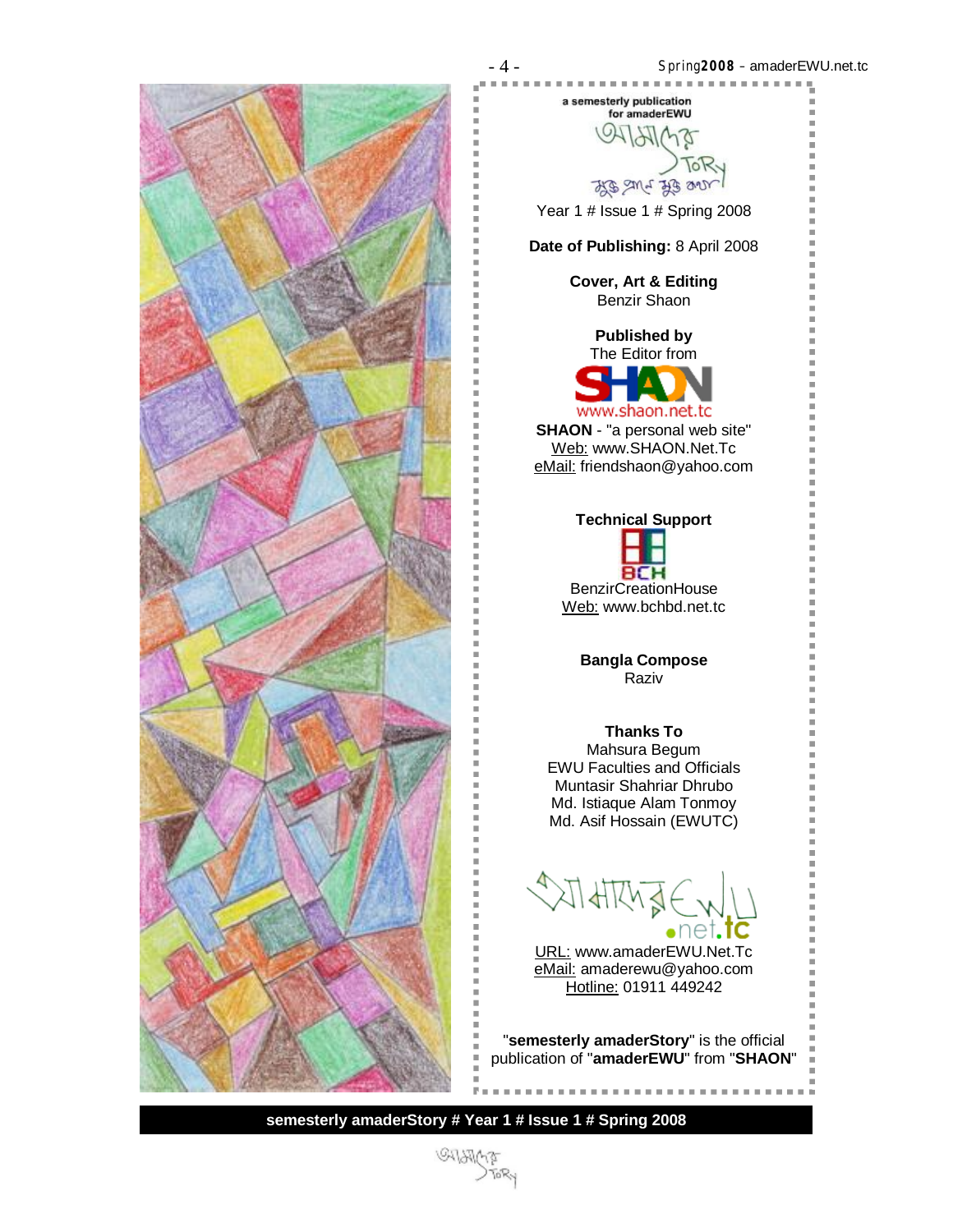







**EDITORIAL>> --- 06 STORY >> --- 07**  Firoj A Story of A Street Children **POEM >> --- 08**  The Barriers of Life by Sunny Quazi Saad Billah **MEMORY >> --- 09**  A Great And Unforgettable Person by Abu Al Sirazi **1st ISSUE SPECIAL >> --- 10**  One EWU **TRIBUTE >> --- 12**  Aat Fagun O Tar Ashepasher Kotha **BUSINESS >> --- 14**  Unsubscribe Option A Healthy Corporate Culture **RECENT ECONOMY >> --- 15**  Commodity Price Rising Issue Corruption & Some Issue **INTRODUCTION >> --- 16**  I Am From Bangladesh **VALENTINE >> --- 17**  Ma first Love Letter to Ma G.F. by Ahmed Faisal **DECISION >> --- 18**  eMail Service Paid or Free? **OUR UNIVERSITY >> --- 19**  No East No West East West Is The Best **LOST HOBBY >> --- 20**  Stamp In Museum **POEM >> --- 21**  Lost by Md Asif Nawaz **POEM >> --- 21**  The Guest by Md. Jahangir Alam Mondal **LAST STORY >> --- 22**  Ak Ati Palongshak **amaderPictures >> Art >> --- 07 Photography >> --- 14 Calliography >> --- 16**









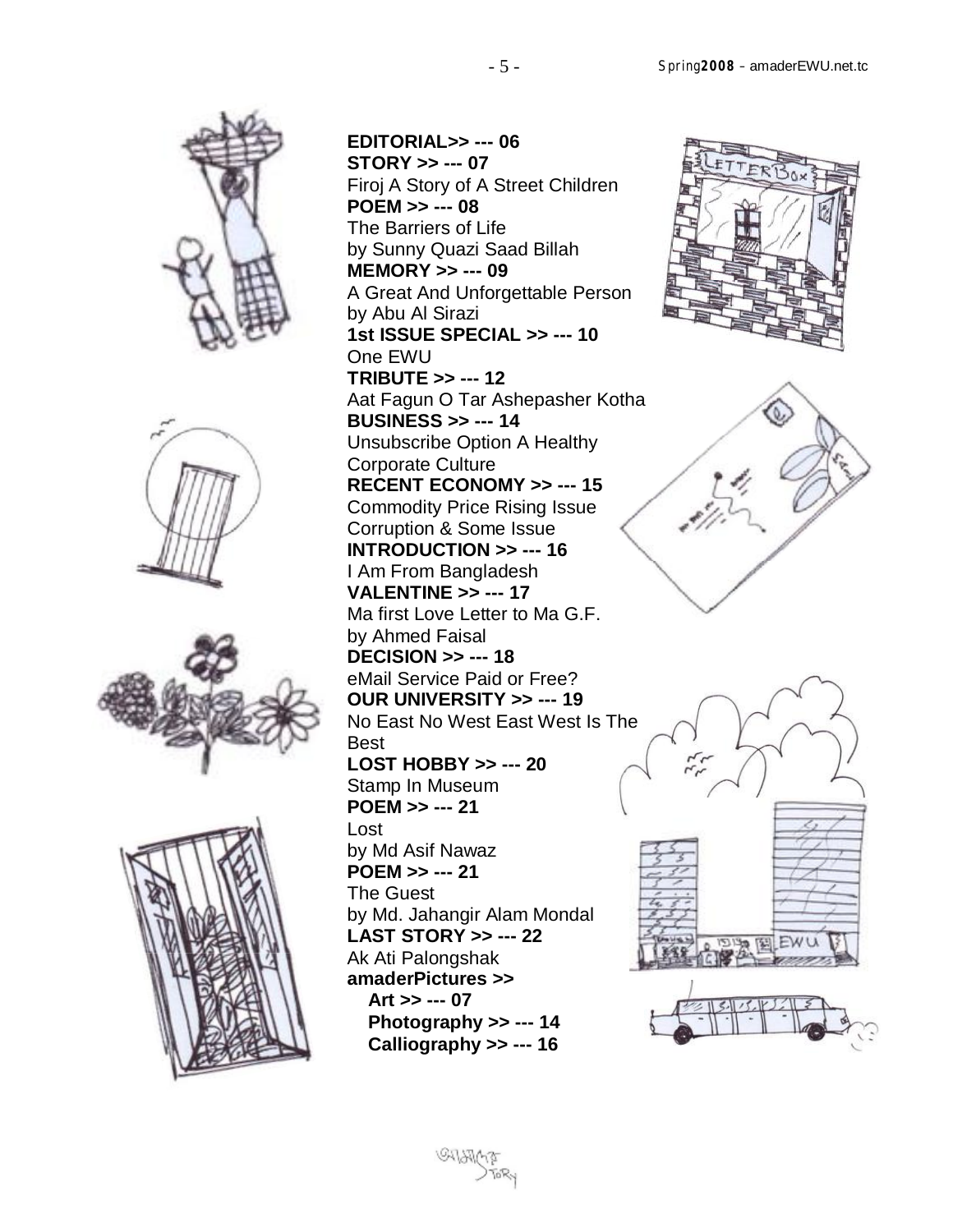

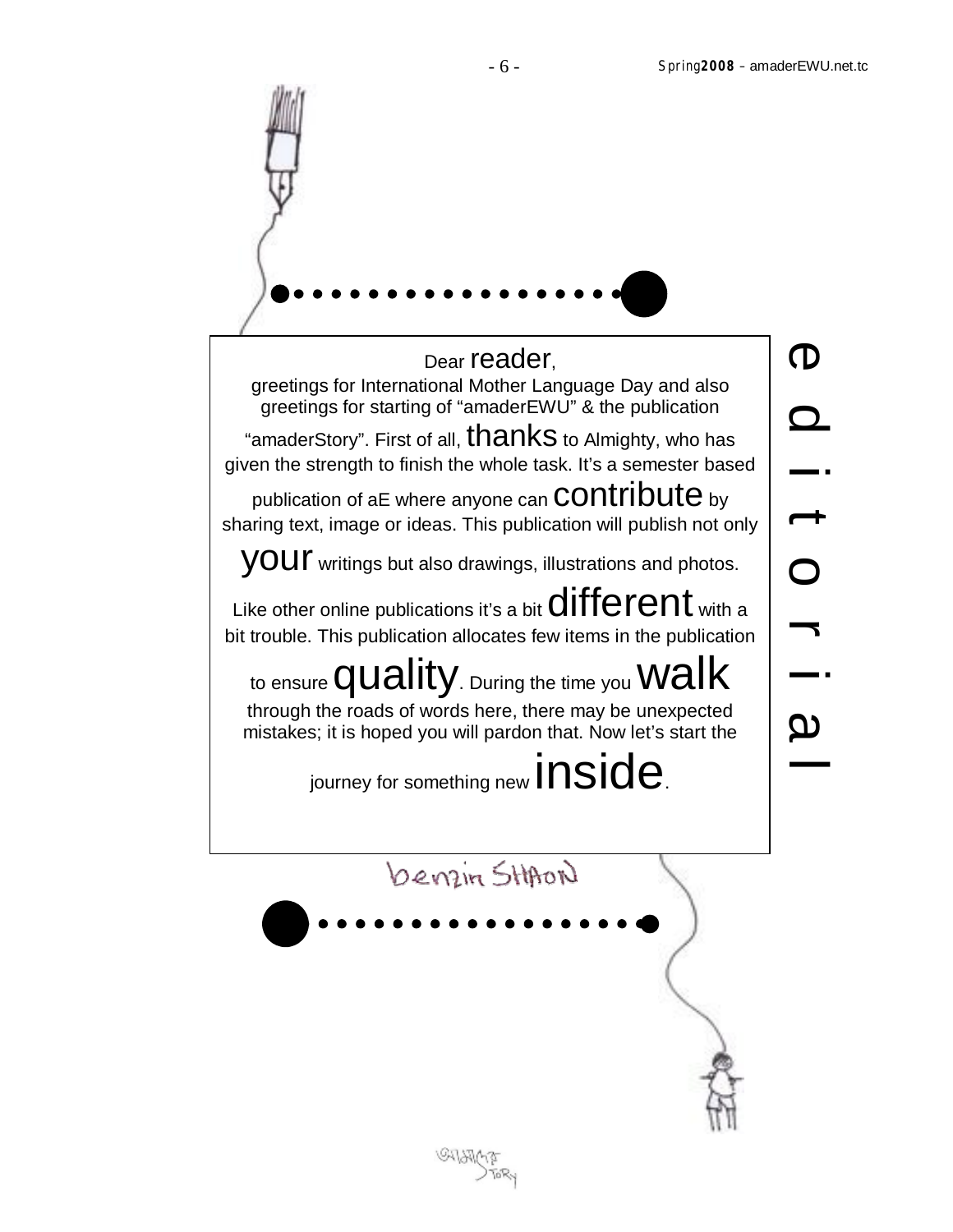

 $\mathbf{I}$ t's the story of one year before. One day I thought I know many things, but don't know much about poor. I don't know much about their life style. How they live, how they think, how they eat.

Then I decided to pass a whole day with a street child. Early in the morning I started from home to find a street child. In Neelkhet I saw a boy playing alone on a pavement. I saw none with him. I went near the boy, asked his name. His name was Firoj. I told my plan to him. He agreed. I also told him, I would bear all of expenses for the day.

He was a boy of 10 years. He had no parents; he didn't know who they were. He passed his night lying on pavement, pavement was his residence, pavement was his playground, pavement was his parents. Sometimes he begged, sometimes he engaged himself with different professions. Once he was miraculously beaten for stealing a piece of bread! He didn't go to school like us. No one told him to eat or sleep. We have written and memorized the essay of "My Aim in Life" so many times, but he had no aim because he didn't know what was going to happen on the next day.

Sometimes he got some money from begging. He spent that to buy bread, rice, curry, chocolate, balloons, even cigarette. I was surprised to know that, the little boy was a smoker! But I could understand after a short time, there was no one to say to him, "Don't smoke, it's not good."

Spending the whole day I got a different meaning of life. I could understand life is not so easy, it's too hard, cruel, full of dust and sorrow for a street boy.

(It's an imaginary story; there is no character in real life mentioned here)



#### Written by **Benzir Shaon**

**Detail** Drawn On: 05-01-2000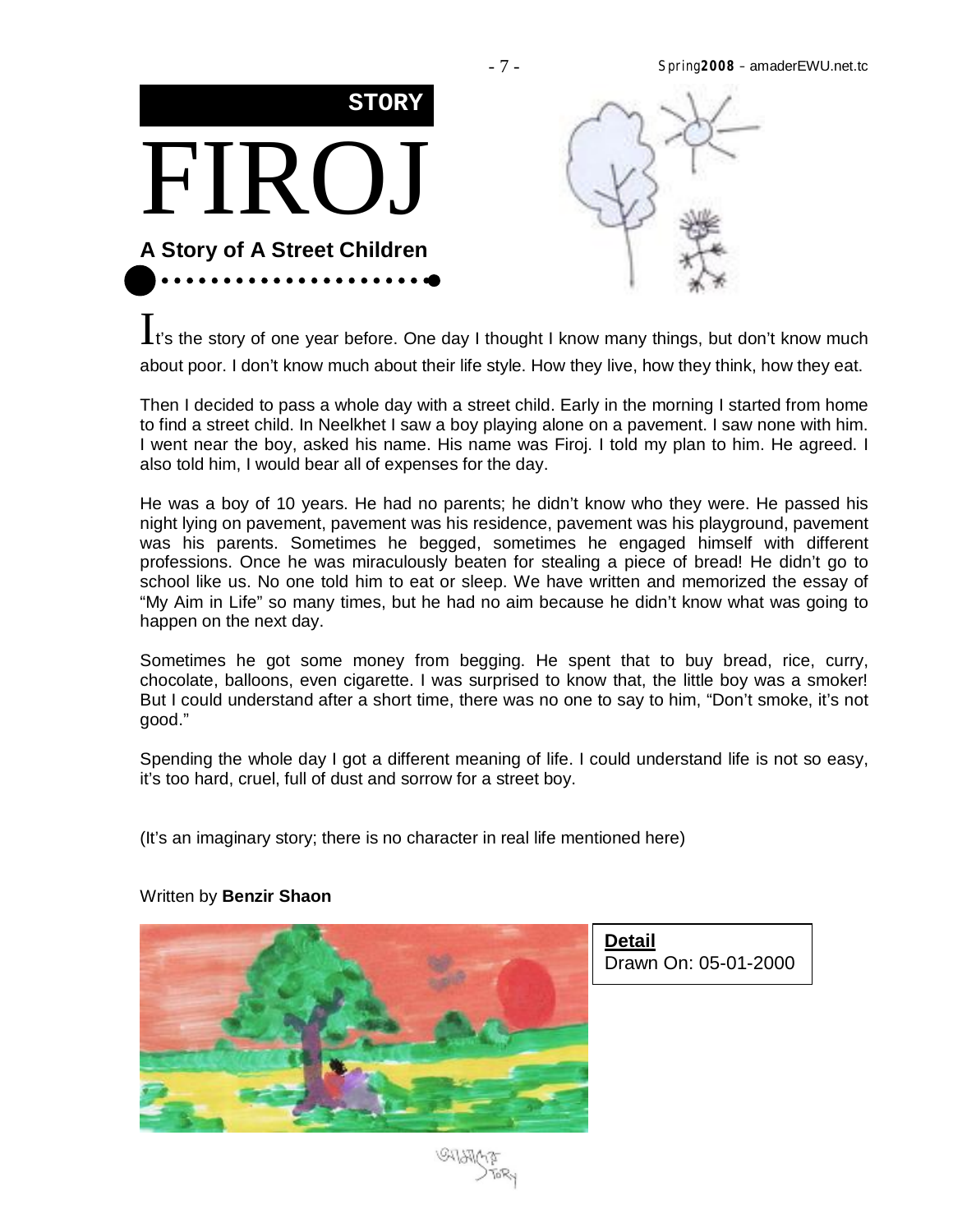**POEM**

### **The Barriers of Life**

Shadowed by specks of long lost memories, I lie on my bed, as if I am helpless. I seek for a little peace and happiness, But these are the things that are hard to get.

> Drowned in a pool of millions of questions, I seek for words that give me pleasure. But I just can't discover why, Everything is in a state of such disarray.

Something disturbs my mind all the time. And don't know why it never leaves me behind. I seek for an alteration, I seek for the truth. But just fail to reach the mark of my desired goals.

> I can sense many barriers ahead. And can feel that I am nearing it. Can I break the shackles? Will I be able to be the last man standing? Who has the answer to my numerous questions?

I wish to be victorious. I wish to be the Warrior. I wish to be the one, Who will be able to break: THE BARRIERS OF LIFE; And life that sails on.



**GRATCA** 

Written by **Sunny Quazi Saad Billah**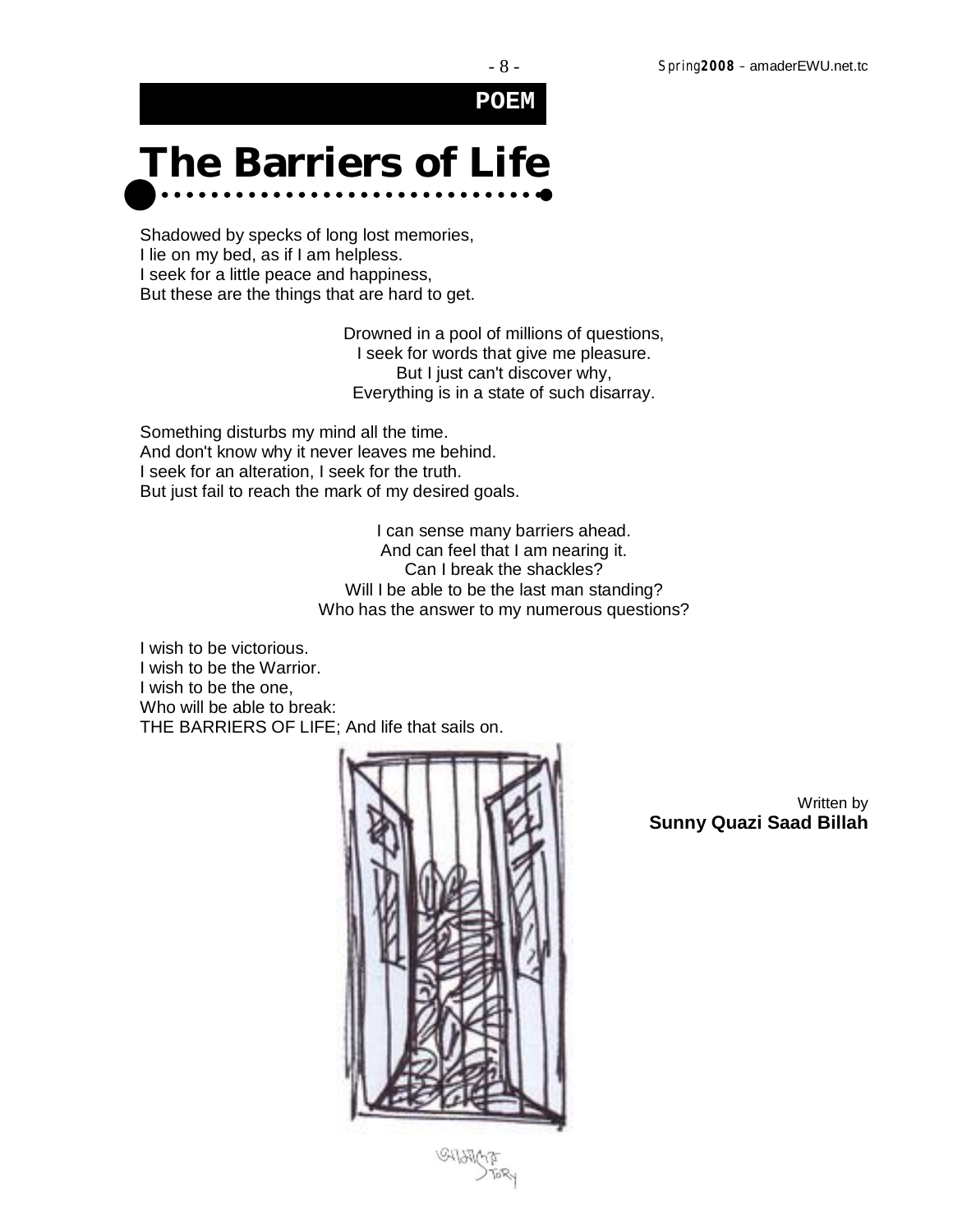

 $\perp$  here is no doubt that everyone has a special person in his life. S/he likes him for some of his good attitude and qualities. I too had a special person in my life. I lost him six years ago when I was a candidate of S.S.C. examination. No one else, he was my father.

He loved me so much because I was the first child of my father. After eight years of my parents wedding anniversary I was born. When I came in this world my father cut his own hand then he wrote my name.

When I was going to primary school my father always advised me, "Baba" do not criticize and complain about each other. Always try to show your sympathy to others. Do not quarrel, don't be irregular in class, always perform five times salat and always you have to be devoted to your studies.

He also told me, "Baba" always mind it Allah balance everything. Those who passed their time enjoy and very happily now they are suffering and those who felt sorrow now they will enjoy. This is the reality for every human being. So if you try to get good result now, this tip will help you for long time. Don't forget only two things you can not share with anyone.

- § One thing is your Action.
- § Another is your Good Result.

If you have lot of property you can share with everyone. But you can not share your one rakat salat and your educational certificate.

I liked him so much for his strong personality. He was a social worker and one ideal political leader among his friend circle. He always tried to help poor people. He was also good speech man. He told if you are good speaker then people will get interest to listen your speech.

He had a great ambition for me. He had aim to be an engineer. He was telling me, it was my dream. If you want to be successful with my dream you will need to have determination, abnegation and patience. He was not only my father also he was my great friend. I could able to share everything with him.

It was 4<sup>th</sup> November 2001; I told him, "Abbu" I need some money for form & fill it up for my S.S.C. examination .He told me, "Do not worry my child. This is none of your tension you just leave it to me your duty is to prepare for the examination. If I can't manage money then I will sell my blood to arrange your educational expensive." But he could not fulfill his promise. Because next day it was  $5<sup>th</sup>$  November; he expired that day. I did not loss my father I loss my best friend.

He was special person in my life because he always gave me advice which is right and wrong. I know what's mean by father because I lost him.

At present when I do any wrong activities I remain my father in my heart what he told me and what sort of advised he used to give me. Pray for me to fulfill my father ambition and by which I can achieve my goal.

Written By **Abu Al Sirazi**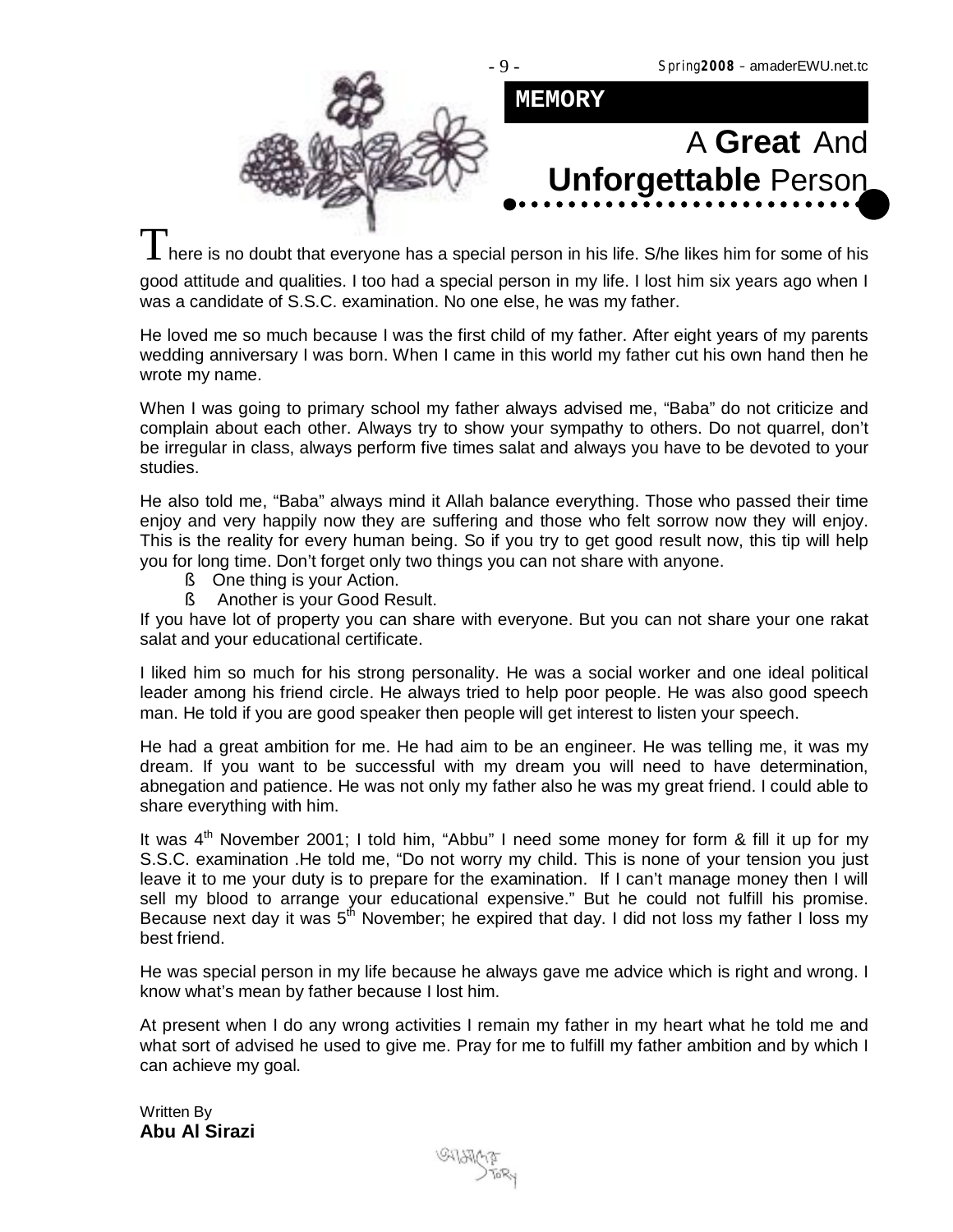# O**<sup>n</sup><sup>e</sup> EWU**

**1 s t I S S U E S P E C I A L**

The publication from the portal 'amaderEWU' is 'amaderStory', started alone with a dream to make a large family having family members not only from East West University but also out of the campus. It's an independent publication dreaming to cross the boundary of the campus by its promise and quality. It's not a news publication basically. Its focus is everywhere except that one, but news is not a villain here.

The main two targets are: one, by an online forum or a web portal bringing the whole EWU in one platform including students, teachers and other officials. And number two is, utilizing the endless creative power of students. May be within a very short place amaderStory cannot provide opportunity for everyone, but the task will be successful if students try to utilize their creative power. Here one interesting thing is: not only EWU publics but also any external person who has no relation with EWU can contribute in all or any sector of the web site and the publication. Though it's a publication of such a web site that is focused to a university but its aim is to cross it's boundary of university campus; so definitely the writings or ideas which is not exclusively focused to university will get more acceptability. But it's not like this, university related writings or ideas get thrown to waste box. They are also welcome.

During my university hour I found there is no united virtual place where student can express theirselves. There are some online forums where it's tougher to survive rather than to be member because of having too many messages in the inbox after being member. But at the same time they were also better steps for fulfilling that need of uniting students, making community. Very interesting thing is there are many online activities done by EWU publics or done for EWU not have been focused or not been properly informed or promoted only for the lack of a common platform. So, it was also in the list of needs where we can get all the links those are on EWU or by EWU publics; webs, forum or other things. We have a very good university news-letter which is given free of cost to every student but many of them are not interested to read it except their expected news. It doesn't have any online version, where a good number of students used to sit in our computer labs for internet.

The primary idea to make a site like this was generated for several semesters back, but cannot be started for many other hassles including my negligence. Finally I started to start my work from the middle of the semester Summer 2007. For collecting the writing it need to post a public notice or poster. But what I wanted was, after taking university administrative approval I'll do that. I had also a plan to promote EWU clubs by having some basic information on them, that

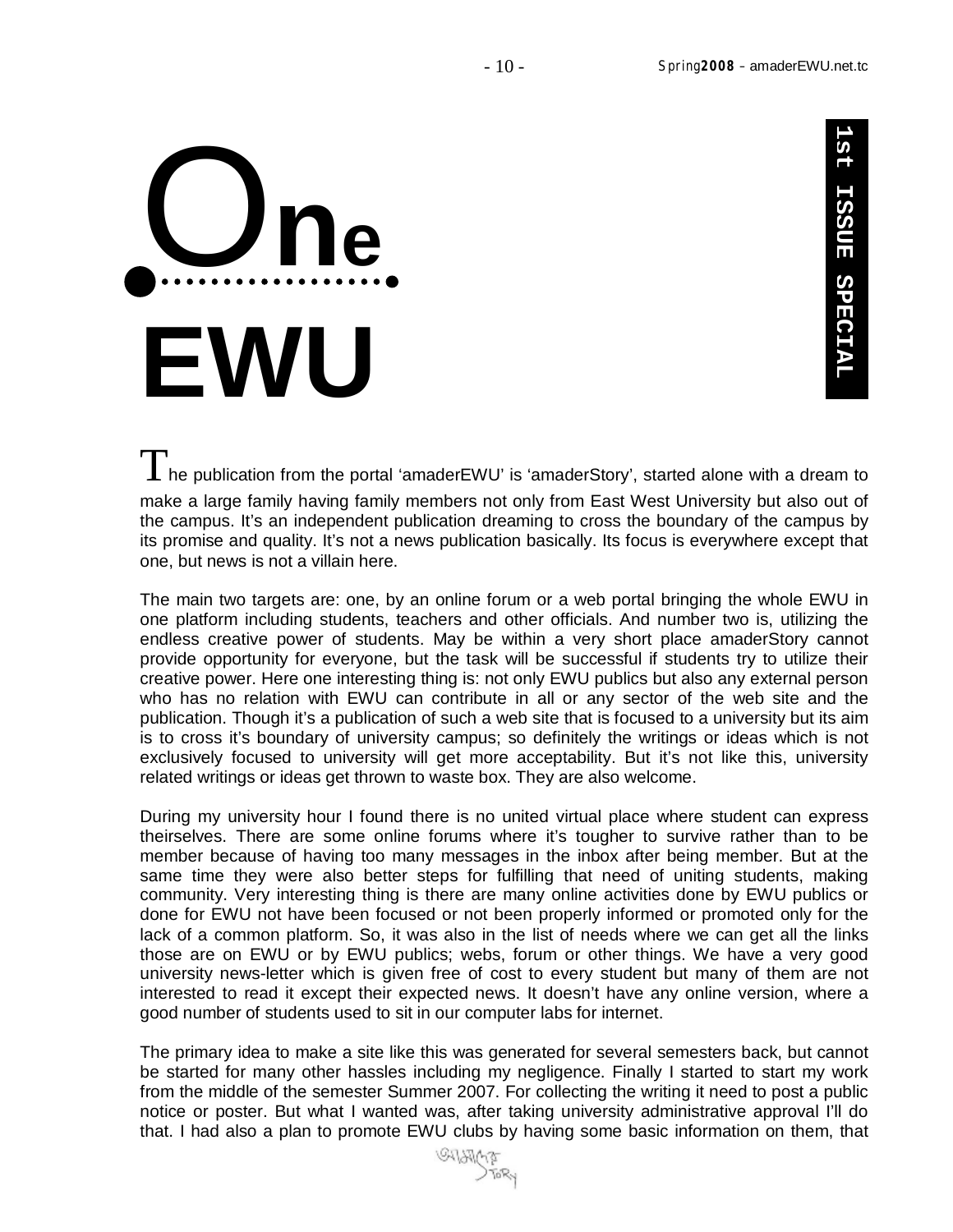would help a lot for new students and existing students and clubs would mostly benefited by having potential members. At that time I found about 18 clubs in our university and it was too difficult to communicate with all club's moderators; but still I waste my sweat running behind them. Within the said time many clubs couldn't manage to submit their required information and at that time I also felt not all clubs but some clubs are uninterested to involve themselves with that idea. Finally I left that plan of clubs. But I'm very grateful to EWU Telecom Club who played a very responsible role of providing required information of their part. Thanks to Asif Bhai, the president of EWUTC.

Anyway, right at the moment I was also busy to collect an administrative approval and to be sure still any approval required starting this work of constructing the site. During that moment I got help from some of our officials and faculties; I'm grateful to them. I alarmed time is running out and the writings for the publication amaderStory need to be collected from students. And that need a public announcement (poster). Posting the posters Dhrubo and Tonmoy helped me, thanks to them also. The poster brought many writings from students but it wasn't good enough; perhaps because of the exam time or the promotion. Unfortunately some writings have very poor grammatical level; that means grammatical mistakes, spelling mistake even in some cases it was hard to find the meaning. It's not the story of all writings, it happened to very few. So, request to the writers please write your writings in such a way so that it can be published in any good magazine or newspaper.

I think one reply should give before asking the question, it is: why alone you (me) start that job, why not other involvement before launching or before the first issue. Well, I passed several semesters in this university having a very bad conception about group work. It seemed to me if I started to make this assignment (this web site and that publication) forming a group, perhaps it would never been done. But still I believe, there are some friends who will come, join and hold the steering of it. The planned inauguration time was Fall 2007 and again it delayed for one more semester.

We have very good writers and creative brains in our compound but because of a better support and uncertainty of publishing they don't step ahead or even don't try. This place is a place for provide opportunity who truly like to utilize theirselves with proper responsibility and without having the target of earning money as it's a voluntary task. So, any external or EWU public like to come to contribute must have to come with a volunteer motive. And finally don't forget to write, send photograph, art or to contribute here.

Written by **Benzir Shaon,**  Editor, amaderStory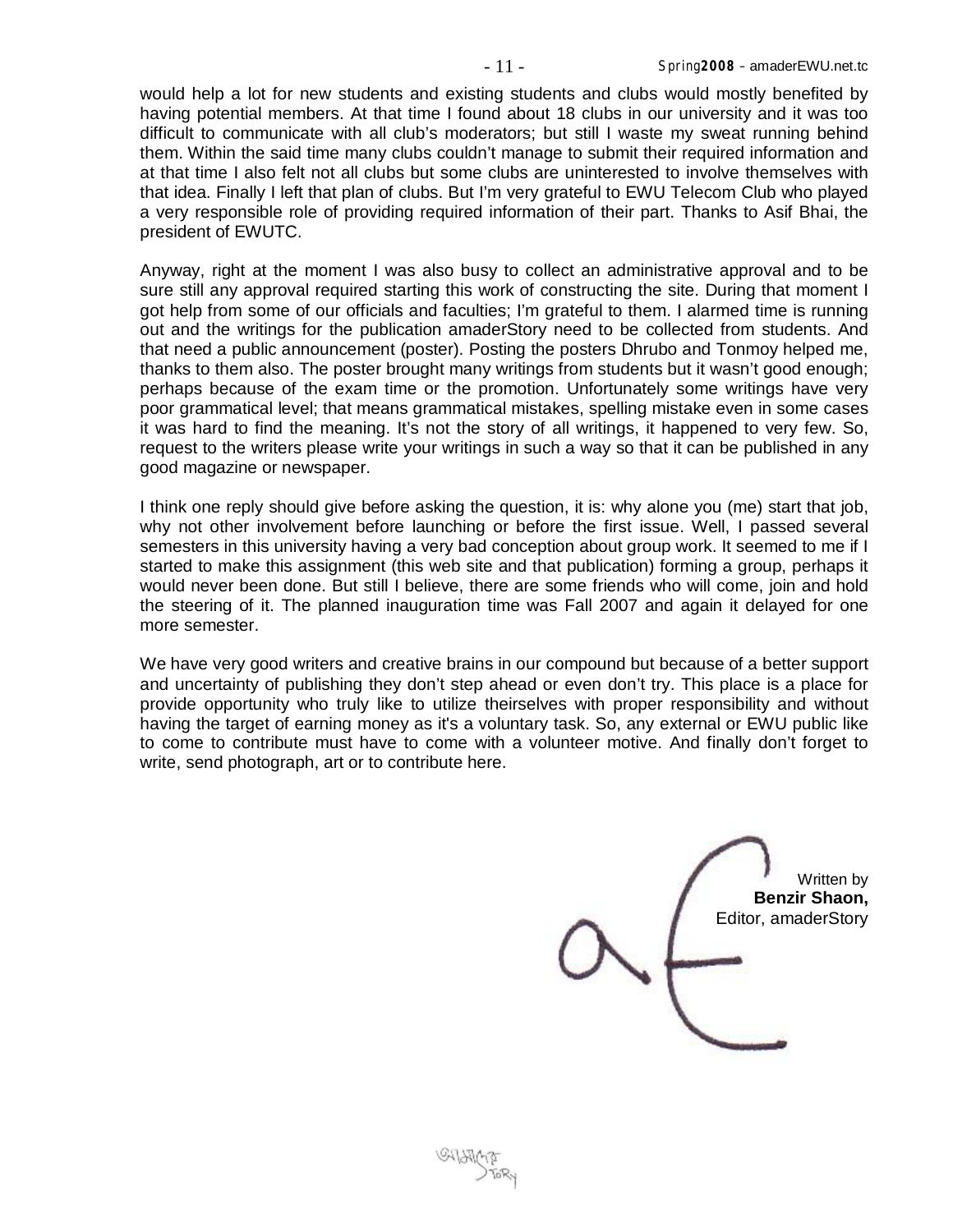**TRIBUTE** 

ও তার আশেপাশের কথা

 $\mathfrak A$ তিবছর ফেব্রয়ারীর ঠিক এই দিনটা মানে, একুশ তারিখটার জন্যে আমরা নানা ব্যস্ততায় ব্যস্ত হয়ে পড়ি। বিশেষতঃ শহীদ মিনারের আশেপাশের দেয়ালগুলো পরিস্কারের কাজসহ অন্যান্য ধোয়াধুয়ি। এই ধোয়াধুয়ি আর পরিস্কারের ছবি দেখে কিংবা অনুভব করে আমাদের মনের দেয়ালও যেন পরিস্কার হতে থাকে। লাল-নীল ইংরেজী বাংলার পোস্টার আর ক্ষয়ে যাওয়া দেয়ালে যেনো নতুন রং লাগে, ঝকমক করে। মনে যেনো আমাদের ভাষার প্রতি আমাদের ভালবাসার লাল গোলাপের ছোঁয়া লাগে। তখন অনেক রকম অনুশোচনা-অনুভূতি হয়, অনেক সুন্দর সুন্দর কথা বলি, তা বাস্তবে ঘটুক চাই না ঘটুক, আমরা নিজেরাই মানি চাই না মানি। ফেব্রুয়ারীর ওরকম কিছু অনুভূতি মনের হিমাগারে ছিলো, সেটাই বের করে এনে বলছি।

বাংলাভাষা'র প্রতি আমাদের অবজ্ঞা-উন্নাসিকতা'র অভিযোগটা বেশ বয়স্ক একটা অভিযোগ। সেই অভিযোগের মাথায় একটু একটু করে পাঁক ধরেছে। অভিযোগের মোটা আঙ্গুলটা বরাবরই তাক করা থাকে আমাদের ইংরেজী মাধ্যমের ইস্কুল, বেসরকারি বিশ্ববিদ্যালয় আর ভিন-দিশি টিভি চ্যানেলগুলোর দিকে। কথায় আছে, "মিয়া-বিবি রাজি তো কিয়া কারেগা কাজী"। সব দোষ যেন ও বেচারা 'নন্দঘোষ' কাজীর। মিয়া-বিবির কথা আর কেউ বলে না। আমরা নিজেরা 'স্মার্ট' নামক এক পশ্চিমা মেডেল গলায় ঝোলাবার জন্যে প্রাণান্ত চেষ্টা করছি, রীতিমত ত্রাহি মধুসূদন অবস্থা। ও বস্তু হাতে পাবার জন্যে যতো চেষ্টা তা বলতে গেলে নতুন আরো দ'টো পাতা যোগ করতে হবে এখানে। এখন আপাতত শুধু ভাষার কথাই বলি। ভাষার আধুনিকায়ন হোক কিবা ব্যাক্তি আধুনিকায়নই হোক কথিত বাংলা ভাষার সাথে (যা বলি সেটা পুরোদস্তুর 'বাংলা' বলা কঠিন) হরহর করে যেসব ইংরেজীর ব্যবহার হচ্ছে তা অনেক দিনের পুরানো ্ন<br>আতঙ্ক। ইদানিং এই চটপটির মসলায় নতুন উপকরণ এসেছে, তা হল হিন্দি। সাক্ষী-সাবুদ ছাড়াই এটার জন্য আমাদের অতিপ্রিয় হিন্দি চ্যানেলগুলোর অা্থাসী জনপ্রিয়তাকে এই মামলায় ফাঁসানো যাবে। ভাষার আধুনিকায়ন খুব জরুরী। এটা জরুরীই শুধু নয়, রীতিমতো 'হতেই হবে' এমন একটা বিষয়। সেটা ভদ্র-নরম কথায় হোক, কিংবা জোর করেই হোক। কিন্তু যেভাবে বাংলাভাষা নদী হিন্দি ফারাক্কা আর পশ্চিমা ইংরেজী বাঁধের কারনে শুকিয়ে চর পড়ার অবস্থা তাতে বেশ জুতসই একটা "বুড়িগঙ্গা বাঁচাও আন্দোলন" না হলেই নয়।

একটা অতিসাধারন যুক্তি দেই। মানুষ হাত পাতে, ধার করে কখন? যখন হাত টান পড়ে, কম পড়ে। ভাষার ব্যবহারের ব্যাপারটাও অনেকটা ওরকম। কথায় কথায় বিদেশি ভাষার ব্যবহার ভাষার প্রতি আমাদের দীনতা আর অজ্ঞতাই প্রকাশ করে। যখন যে ভাষা বলবো, পুরোটাই সে ভাষায় বলবো। যে যুক্তি এখানে দিলাম তার বিপক্ষেও যুক্তি অনেক, কিন্তু এ যুক্তিটা বোধ হয় খুব একটা দুর্বল না। আমরা আমাদের ভাষায় কতটা দুর্বল তার আরো মজার প্রমাণ পাওয়া যায় পথে ঘাটের এদিক ওদিক। অজ্ঞ ভুলে ভরা পথ-বিজ্ঞাপন, দেয়াল লিখন, নাম; আর ভুলের ফর্দ লিখতে বসলে আরো পাতা খানিক জুড়তে হবে এখানে। অথচ বানান ভুলের ব্যাপারটাও বেশ গুরুতর।

মহান ভাষা আন্দোলনের এই বিষয়টা এই ক'দিন আগেও (সেটাও নিছকই ক'দিন না, বেশ ক'বছর) শুধু আমাদের গর্বের বিষয় ছিল। অথচ আর্ন্তজাতিক মাতৃভাষা দিবসের স্বীকৃতি পাবার পর দিনটা যেন সব্বার,

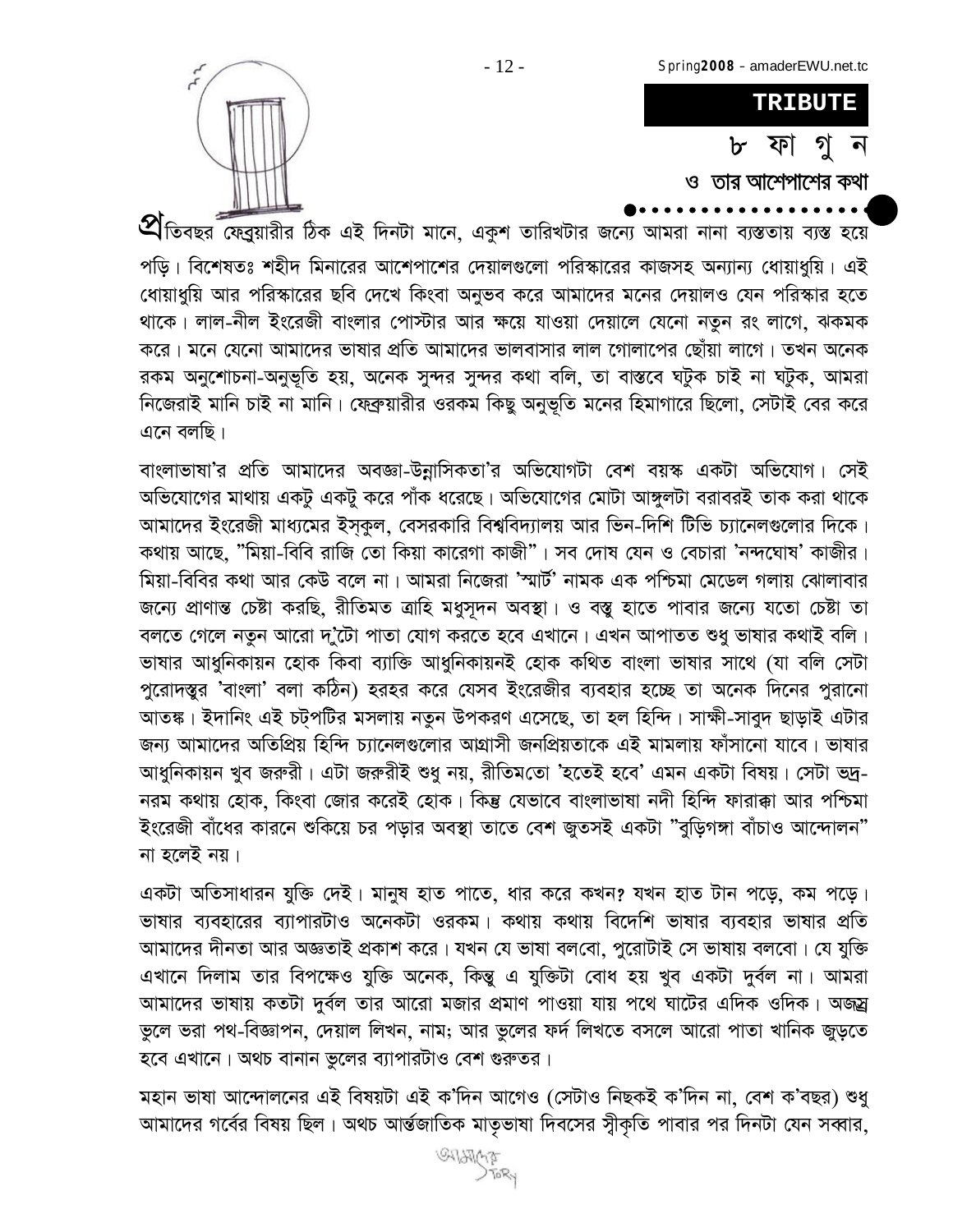$-13-$ 

পৃথিবীর যে কোন দেশের ভাষাই সেদেশের সংস্কৃতি ও সার্বভৌমত্বের প্রতীক। বাংলা পৃথিবীর কঠিনতম ও বিজ্ঞানসম্মত ভাষা। বাংলাভাষাভাষীরা পৃথিবীর যে কোন ভাষাই খুব সহজে এবং চমৎকার বলতে পারে, যেটা পৃথিবীর অনেক ভাষাভাষীরাই পারেনা। অথচ এই বাংলাই বিভিন্নভাবে বিভিন্ন সময়ে কখনো আমাদের দ্বারা কখনও বিদেশীদের দ্বারা রক্তাক্ত হয়েছে। পাকিস্তান আমলে বাংলা ভাষার বারোটা বাজানোর জন্যে পরামর্শ (!) দেয়া হয়েছিল উর্দু হরফে বাংলা লেখার। কিন্তু আজকের প্রেক্ষিত ও অবস্থা একটু অন্যরকম। এখানে এই একই পরামর্শ একটু অন্যরকম করে দেই: আমাদের দৈনন্দিন জীবনে অতিপরিচিত ভাষা ইংরেজী। আমরা ''বিশেষ" কিছু জায়গায় এই ইংরেজী অক্ষরে বাংলা লিখতে পারি কিনা। এই ''বিশেষ" জায়গা বলতে বলছি, যেখানে অবাঙ্গালীদের বা অ-বাংলা ভাষাভাষীদের সেসব লেখা পড়ার সম্ভাবনা থাকে। সাথে ইংরেজী অর্থও থাকলো। তাতে বাংলা শব্দগুলো আমরা আমাদের ভাষার বাইরে ছড়িয়ে দিতে পারবো। এই বিষয়টাকে অন্যরকমভাবে দেখার বা ভাবার যথেষ্ট উপায় আছে, হয়তো অত্যন্ত শক্ত কিছু যুক্তিও থেকে থাকবে। কিন্তু সে যুদ্ধের প্রস্তুতি নেবার আগে অনুরোধ থাকবে হিন্দি ভাষার দিকে তাকাতে। হিন্দি ভাষা এই পদ্ধতি ব্যবহার করে ভাষাকে ছড়িয়ে দিয়েছে সীমানার বাইরে। এবং উন্নত অনেক দেশেই আজ হিন্দির ব্যাপক ব্যবহার। হিন্দিকে বাইরে ছড়িয়ে দেবার অনেক উপায় তাদের আছে, কিন্তু যেটা বল্লাম সেটাও একটা। আজ প্রযুক্তির কারনে মুঠোফোনের (মোবাইল) এস,এম,এস কিংবা ওয়েব সাইটের পাতায় পাতায় ইংরেজী হরফে বাংলা লেখা হচ্ছে। সেটার কঠিন সমালোচনা না করে আমরা এখানে বলা বিষয়টা নিয়েও বোধহয় অবসরে ভাবতে পারি।

আমাদের শিক্ষা ব্যবস্থায়ও যেনো ইংরেজীর ইংরেজী আমলের জমিদারী এখনও আছে। উচ্চশিক্ষা আর উঁচু ক্লাশের মোটা মোটা বই মানেই ইংরেজী ভাষার হিমশীতল অমসৃণ কাঠখোট্টা স্পর্শ। ''বিনা স্বদেশী ভাষা মেটে কি আশা" - এটা এখনও আমাদের শিক্ষা ব্যবস্থায় গভীরভাবে ছুঁয়ে যায়নি। শিক্ষা ব্যবস্থার র্সিডি বেয়ে একট ওপরে উঠলেই বাংলা অক্ষরের দেখা পাওয়া কঠিন। কোন কোন বেচারা বাংলা লিখতেও ভুলে যায়। এ জায়গায় কবে আমার বলতে পারব ''মেড ইন বাংলাদেশ'' কে জানে!

একটা ছোট্ট গল্প বলি। এক আরব ফেরত ব্যক্তি বলছে, "আরব দেশে সব কতাই আরবিতে কয়। শুধু একটা ছাড়া - 'আসসালামু আলাইকুম'।" বাংলাদেশের মানুষ সবসময়ই নিজেদের খুব চালাক ভাবলেও আসলে আমরা খুব বোকা। সেই বোকামির সুযোগ নিয়ে সব সময়ই সব রকম খনির দেশ বাংলাদেশে বিদেশীরা ষড়যন্ত্র করেছে এবং করে চলেছে। আমাদের জন্যে আমাদের উন্নতির জন্যে আমরা কোনদিনই এক হতে পারিনি। ভাষার আগ্রাসন সাংস্কৃতিক আগ্রাসনেরই একটা গুরুত্বপূর্ণ দিক।

সবশেষ: ''আসুন একুশের চেতনায় উদ্ভুদ্ধ হয়ে সর্বস্তরে বাংলা ভাষার ব্যবহার নিশ্চিত করি"।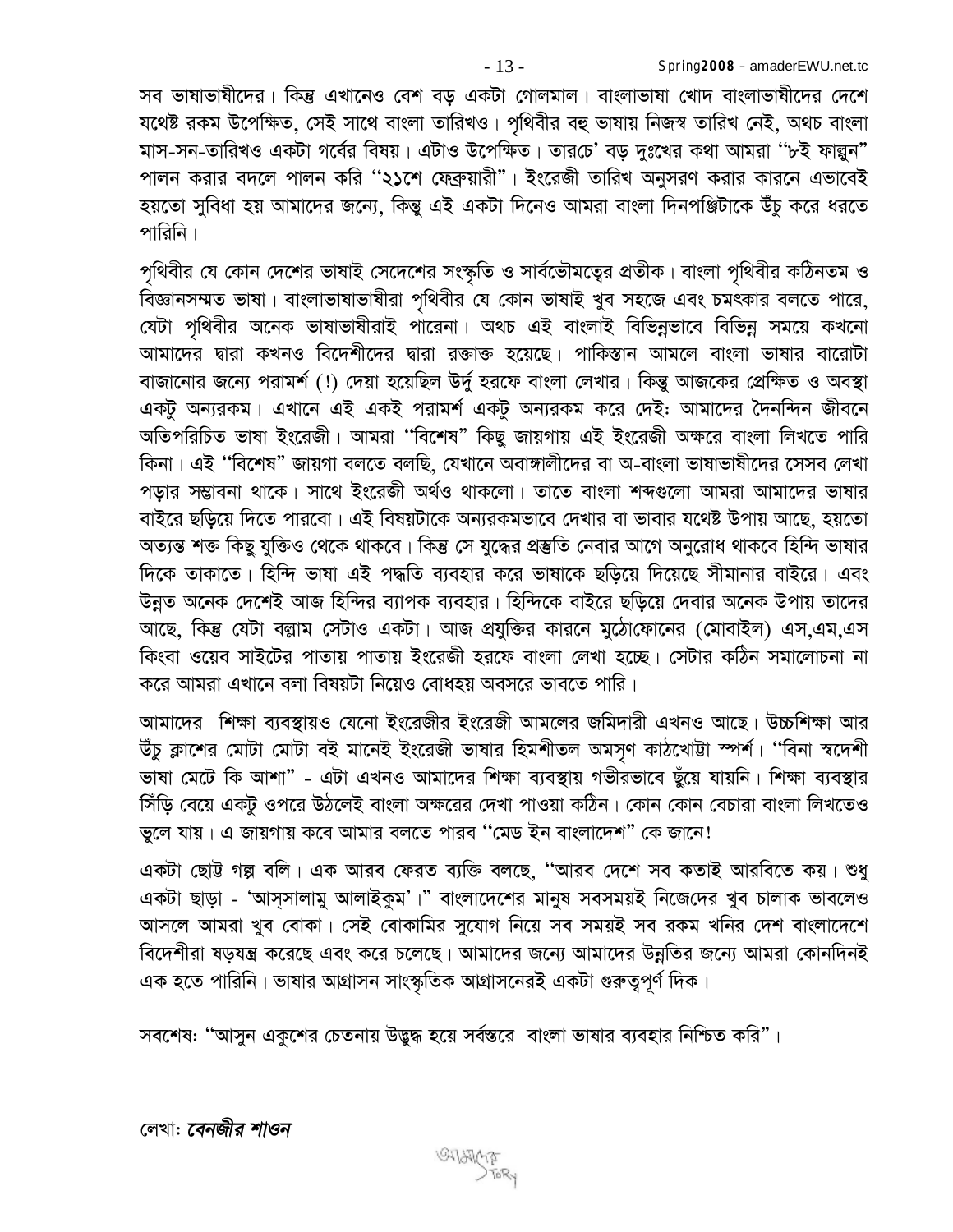**BUSINESS**



A Healthy Corporate Culture  $\perp$  oday in the Electro-Mechanic era the 'Unsubscribe' word is mostly related with unsubscribe from someone or some organization's eMail list. For marketing, different organizations have

sent eMails with information of new products with discount or other features. It's a good form of marketing of those products in western world who have that opportunity to avail and have opportunity to purchase those products, but for the country like Bangladesh or other poor and developing countries who cannot avail them or don't have opportunity to purchase the products is really a disturb. Sex related webs and drugs follow the system most and most of them don't have any way to unsubscribe. Some web site or different online service providers do have newsletters or have system to send any update report to clients. Some cases they have a little link "Unsubscribe" and to be unsubscribed it is easier to be subscribed. Sometimes some eMails have explanation at the bottom like "you are getting that eMail because you are the member of our site". This gives a positive identification and reorganization to clients about the organization that ultimately leads to a healthy corporate image. But very interestingly some unsubscribe option plays opposite role. After subscribing you will find that mail again in the next week. Very bad practice!

Written by **Benzir Shaon**



**Detail Road** taken from an overbridge in Science Laboratory (Dhaka) area Taken On 2004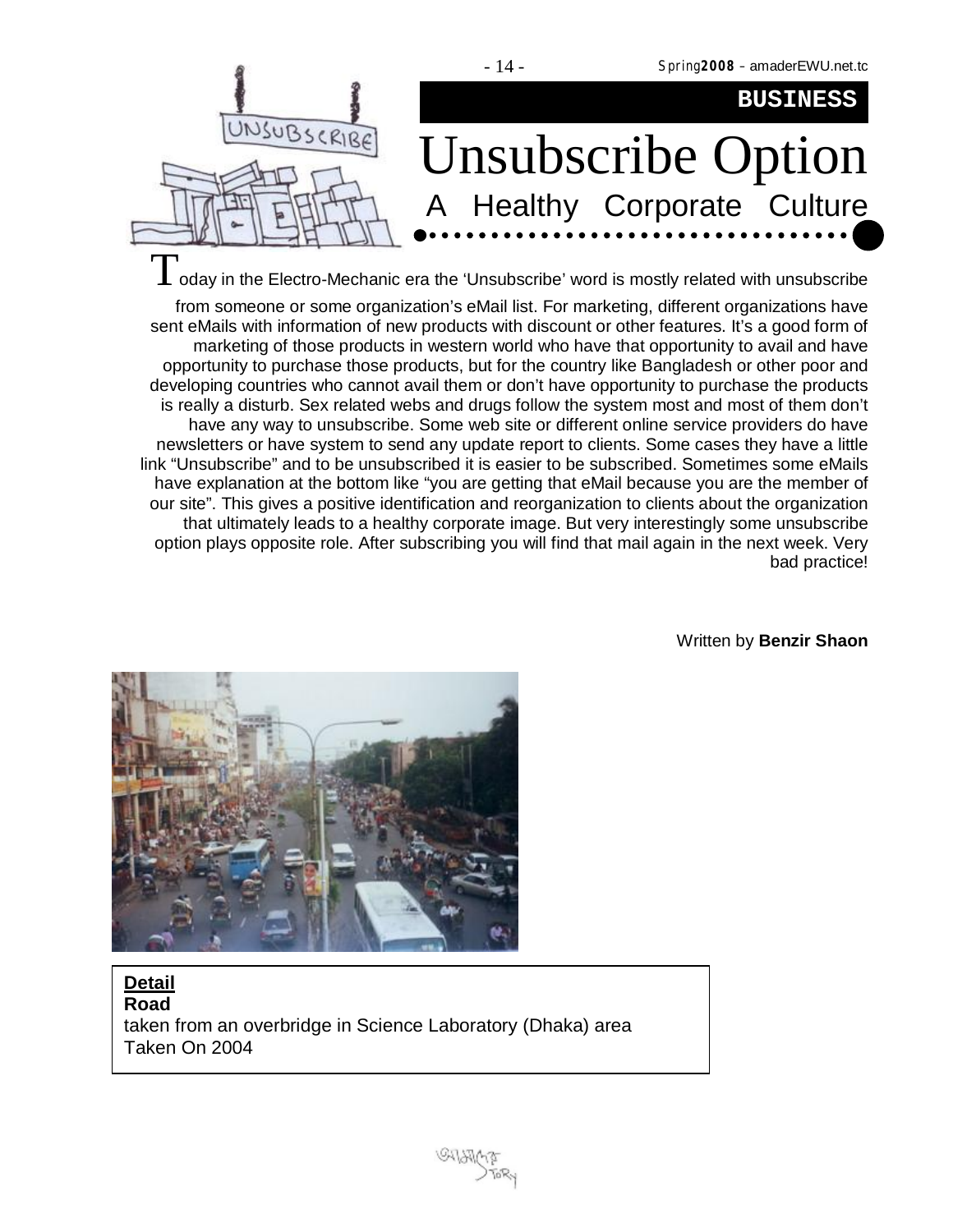## **Commodity Price Rising Issue C**orruption & **S**ome **I**ssues

 $\mathbf B$ efore coming the last Caretaker Government in Bangladesh corruption was another underground Don in our country. Corruption is such a problem that never be eliminated permanently, it can be decreased or controlled. Every part of the globe it's found there; more or less. But this problem is mostly seen in developing and under developed countries. Use of black money for the primary economic development of developing and under developed countries is a very normal fact. Corruption brings many problame, here is one: corruption creates an imbalance in society by creating sections of financially solvent and insolvent with a giant distance in that fact. And finally we find a chaos in society, many variables of society then get changes. Entrance of high priced product and price rising of other products is a change among those changes. Commonly it is seen that those who plays the leading role of the driver of society or nation are rich and mostly as they get opportunity to be corrupted, they involve in corruption. And finally we find them in financially solvent class. At market what happen, when a solvent one ask for price of a product he can purchase as he have that ability; but an insolvent one at the same time purchase less or don't purchase. At the end of the day, solvents don't go for too more initiatives to solve that price rising issue because of other business; because they still can afford. But unfortunately they are the key maker of taking those decisions. Insolvent class again been exploited here by the silence of the bosses of nation and society.

"Syndicate" has its own meaning which is not too bad, but today people hate and afraid of that word; it's about 'price rising syndicate' in our market. It's a most common discussion topic today. It can be easily believed that there really was a said syndicate as it's supported by some evidence; but interestingly this peculiar price rising nature is now fully not in the control of that syndicate. We live in a global village where every country is dependent on each other for many reasons. If there is any disorder in any country, the whole globe suffers. Oil is a vital instrument of transporting goods along with food. As oil price rises for different uncertainty and conflict in oil mine area Middle-East and in today's global prospect most of the products get transported, so finally this high oil price get added with transported product. That ultimately leads to reform market to a high priced market.

Natural disaster and population problame are another two major reasons behind it. Due to frequent natural disaster in many part of the globe we lose the production area and the production hampers for that time. At the same time population has increased and production has not been increased in parallel manner. Whatever the reason is commodity price would rise without pressing any magic switch but still it's possible to keep it tolerable if we can increase our earning by more economic activity and being conscious to our national and price issue. In all the cases government subsidy or decreasing tariff or tax is not a long-term or good solution. What we have to do is: we have to produce more products (all required category including agro-based product) locally and develop or set backward and forward linkage industries. If we can be self sufficient and decrease import, 'price?' – may be we can turn it to a gentle domestic animal, possible.

Written by **Benzir Shaon**

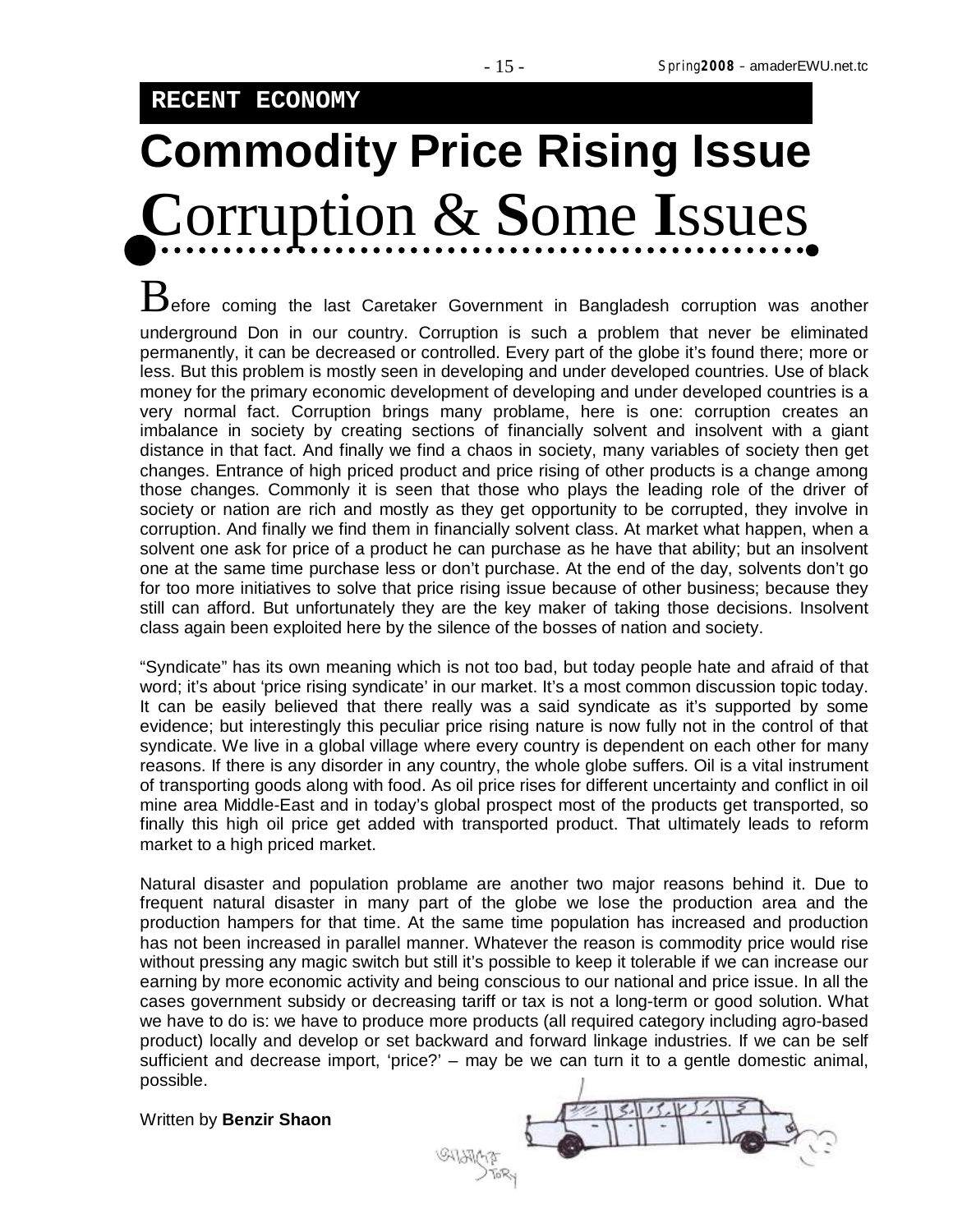

### **INTRODUCTION**

### **i am from BANGLADESH**



et me introduce myself. I'm from such a country which is one of the richest countries in the world. We have nothing that we don't have. We have glorious history. We paid our life for our language which never occurred in the history of the mankind. Our unskilled villagers fought against the world's most modern Pak army of that time and snatched our independence within a shortest time, only nine months. We have splendid natural beauty, fertile plain land, excellent climate, longest sea beach and largest mangrove forest. We have beautiful hills, rivers, lakes, sea, forests, birds, flowers and many more. We produce the finest jute and tea in the world. We have one of the richest gas and coal mines. We have very glorious and strong intellectual and literary background. We have Nobel Prize in our country. We speak in Bangla which is world's one of the toughest and scientific languages. We have glorious literary background in that language which have many international glorious prizes, too. Our people are educated and friendly. We have different religious people, mostly Muslim. We truly maintain a smooth religious harmony. Our national cricket team is one of the 12 International Test Playing Cricket Team. We have many glorious structures in our country among them: Jamuna Multipurpose Bridge (the 11th longest bridge of the world), Vashani Novo Theater (one of the best-equipped planetariums in Asia), National Parliament Building, Bashundhara Shopping Mall (the largest shopping mall in South Asia) etc. are there. I'm saying about Bangladesh, a country in South-East Asia. I'm proud of her.

Written by **Benzir Shaon**



**Detail Subhanallahi Wa Bi Hamdihi, Subhanallahil Azim** Drawn On: 14-02-2004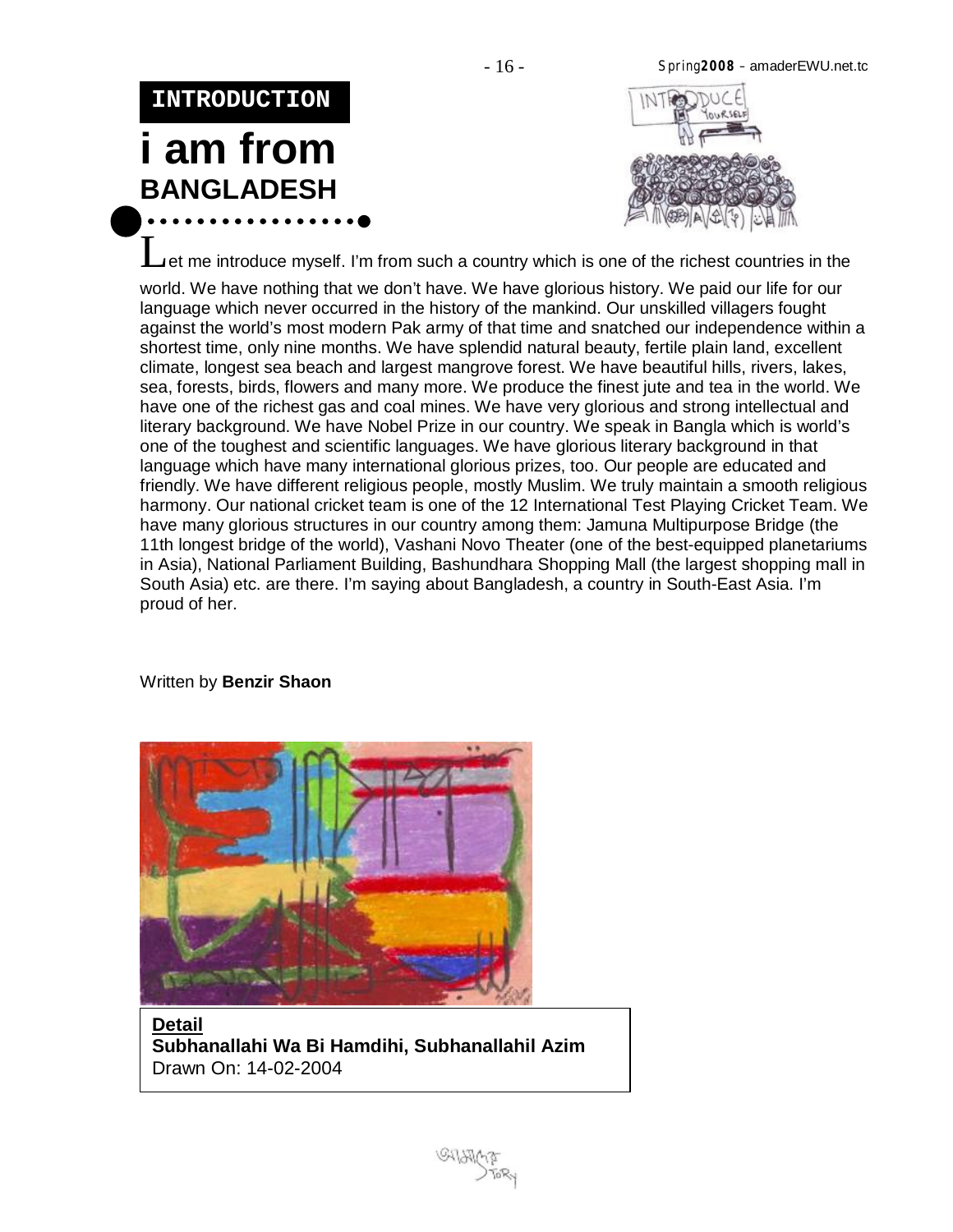#### **VALENTINE**

### Ma first  $Love$  Letter to Ma G.F.

**<sup>66</sup>I**t's very much difficult to say something about...things will be changed day by day...and we

are all getting older. Your hair will turn into gray. You will have your babies and your family. U know Love is a great feeling, people say 'falling in love'. It's something like falling in an endless black hole and nothing comes out of it, a one way journey or you can say it a spider net. I don't know whether you have ever fallen in love or not then things would have been different. Infatuation is not love, ejaculation is not love and even injection is not love. It's a feeling You will miss someone all the time even in your dreams. And without him you will feel You are all alone in this malicious world. I and I feeling lonely like dark night, both of us are all alone. And I'm talking to Myself like a fearful. Can u think of greenish day think its all rain and you are looking through the window?

Rain is coming inside; room's every thing is getting wet. Can you smell the wetly soils, for rain…………..

U know how colors and light are related together and how color represents the light. Thank god u has eyes!!!!!!!!!!!!

And I don't have anything and still I can define beauty and love...

Will you love me...? If u stand for me, I will stand for you. If u love me I will give my life for u.



**''**



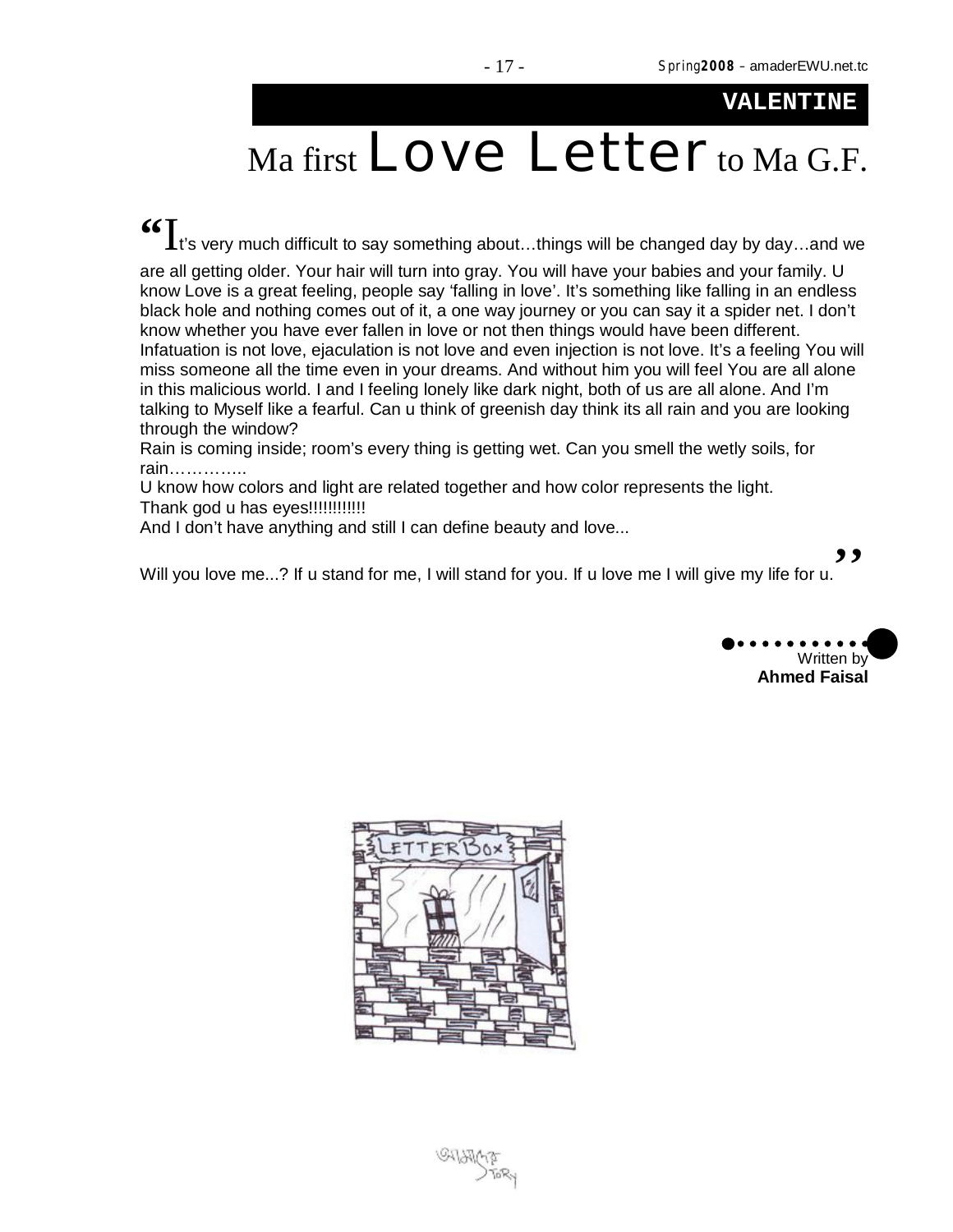eMail Service

### **DECISION**

### **PAID o**r **FREE?**

 $\bm{J}_{\rm o}$  you have any eMail address? If you are a new user you may have not face that trouble but those who have passed an age they are the sufferers. It's about bulk unwanted eMails in the inbox. Those who have many accounts in many places they know very well about the problem of filling out the mail box by junk mail. It has another name: it is "Spam". They contain advertisement, notice, virus or even false eMail. Sometimes eMail account holder compelled to change the eMail address to get rid. To protect users from that trouble eMail service providers have declared the eMail service will no longer been free, it will be paid service. Now the issue to debate is: should this service be remains free or paid.

Though the service providers have shown the reason of spam, but definitely there is a thick commercial motive behind it. eMail is the most common features of internet today and about all internet users use that. That's why, now business organizations trying to make more money from that service. If it really turns to a paid one what will happen?

Actually making eMail service paid will not ultimately stop junk mail, it may decrease a bit, but it's not sufficient. Many developing and under developed countries' people will not use internet because many of them use internet only to check their eMail account. So, ISPs (Internet Service Provider) will face a big drought in their business all over the world. Internet business will face a big challenge around the world specially the third world and developing nation. Most of the internet based service providers require client's eMail address and for that, this sector will also face challenge. And this will make an adverse effect in different trading and non-trading sectors around the globe.

So, what can happen? A category can be created, where special mails need to be paid that will get higher priority to be sent and received. In receivers eMail box it will showed specially (under a different section or it can be highlighted). On the other way, eMail account can be paid which custom is still running. But it shouldn't be turned to a fully paid service; it will be a big mistake!

#### Written by **Benzir Shaon**

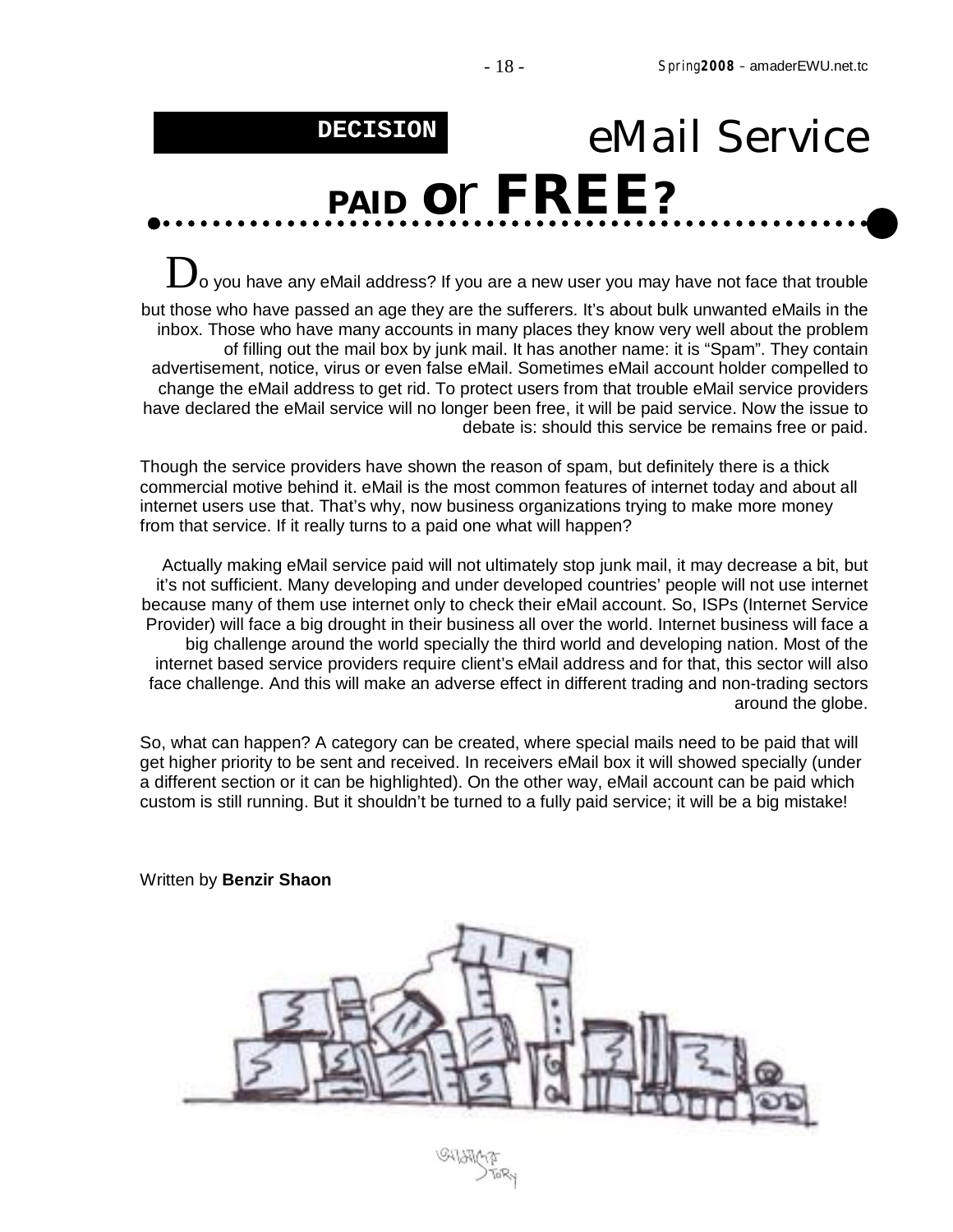### **OUR UNIVERSITY**

### No East No West **East West** Is The Best

nce upon a time student's used to come East West University from Mohakhali crossing by saying rickshaw puller, "Will you go BRAC centre" or said "Square Building". Both of them are existed till today, but one thing that has been created within that long time; that is the name of "East-West University". Physically that was there but today it made its own image by dropping the honest sweat day by day. Today it's a name, a name of trust and quality. In recent years EWU has got an honor of being the top listed private university in our country. EWU has created its own image by maintaining strong ethical standard in regular study and examination halls. Student's are here from different social level that has made an excellent student communication. The faculty members and staffs are also playing an important role for maintaining it. By having all the academic buildings together the university campus enjoys a different surrounding for the communication of students and teachers, even without having green fields like other public universities. The good news on it is: EWU has started to build its own home (campus). The university has some supporting departments for students, such as: Career Counseling Centre for ensuring jobs in market, Medical Centre for medical facility, Software Development Centre for different technical innovation and maintenances. Student Workers and Teaching Assistants are there to give support beside assigned course instructors. Students' have the opportunity to study in study rooms, 3 storied library along with a reference section. The university area has got a balanced socio-economic standard for everyone by having tiny tea stalls, photocopy shops and other external facilities. The students have listed their name in the book of honest and gentle students where the university has also played a hidden role. Here the faculties and staffs are working from dawn to dusk for maintaining its quality and working with a dream of growth. The club culture here on different specialized theme is playing an interesting role for taking the name of EWU out of the campus. Still if I try write more on it this writing may turn to more lines. So my pen should stop here.



Written by **Benzir Shaon**



**SARRA**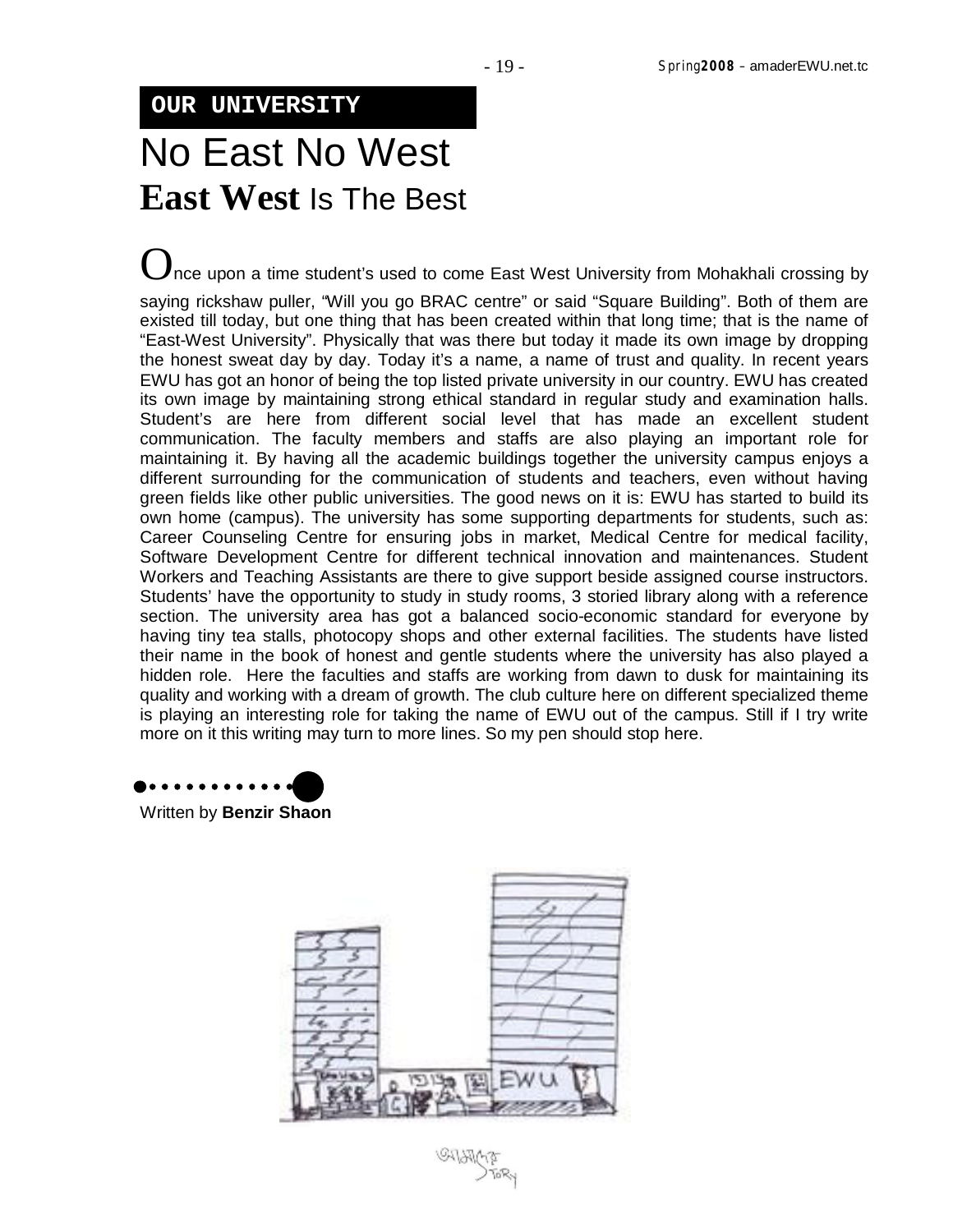#### **LOST HOBBY**

# STAMP IN MUSEUM

 $\prod$ echnology has given us a lot, taken not less than that. Due to the blessing of technology we

can say the words like "world is getting small" or "we are in a global village". We can communicate through telephone or eMail; shorter, easier and cheaper. At the beginning of the modern scientific era we got telegraph, a little bit of telephone. At that time the major way of expressing full view of mind was letter. People used to write a lot of letters and postmen were busy all the times. During that time one interesting thing has been introduced to bring a well management in collecting postal charge and that was stamp. Day by day new ideas came; stamps became more and more colorful. People start to learn from stamps: places, landmarks, faces, letters, events and a lot more. At a time it became a very popular hobby not only for children but also for elders. People used to become proud of having more stamps, the exchange of stamps make collectors richer at stamp collection. Little children like to go to those homes where there is a possibility of getting stamps or like those relatives who can help them for that hobby. Book was there for stamp collectors to keep stamps in a better manner. It really made its own text of learning. Today children don't have leisure, it's hard to get their schedule; once they get any leisure they spend the time for computer games or television. Today we express us through the voice of cell phone; we do voice chat or write short eMail or SMS. We are forgetting to write letters and buying stamps. Are stamps going to sent museum along with letter writing & postman? Still aren't there people who collects stamps, love them? Has stamps lost their appeal of learning and strength of teaching? Please continue to make & collect more colorful stamps, please!



Written by **Benzir Shaon**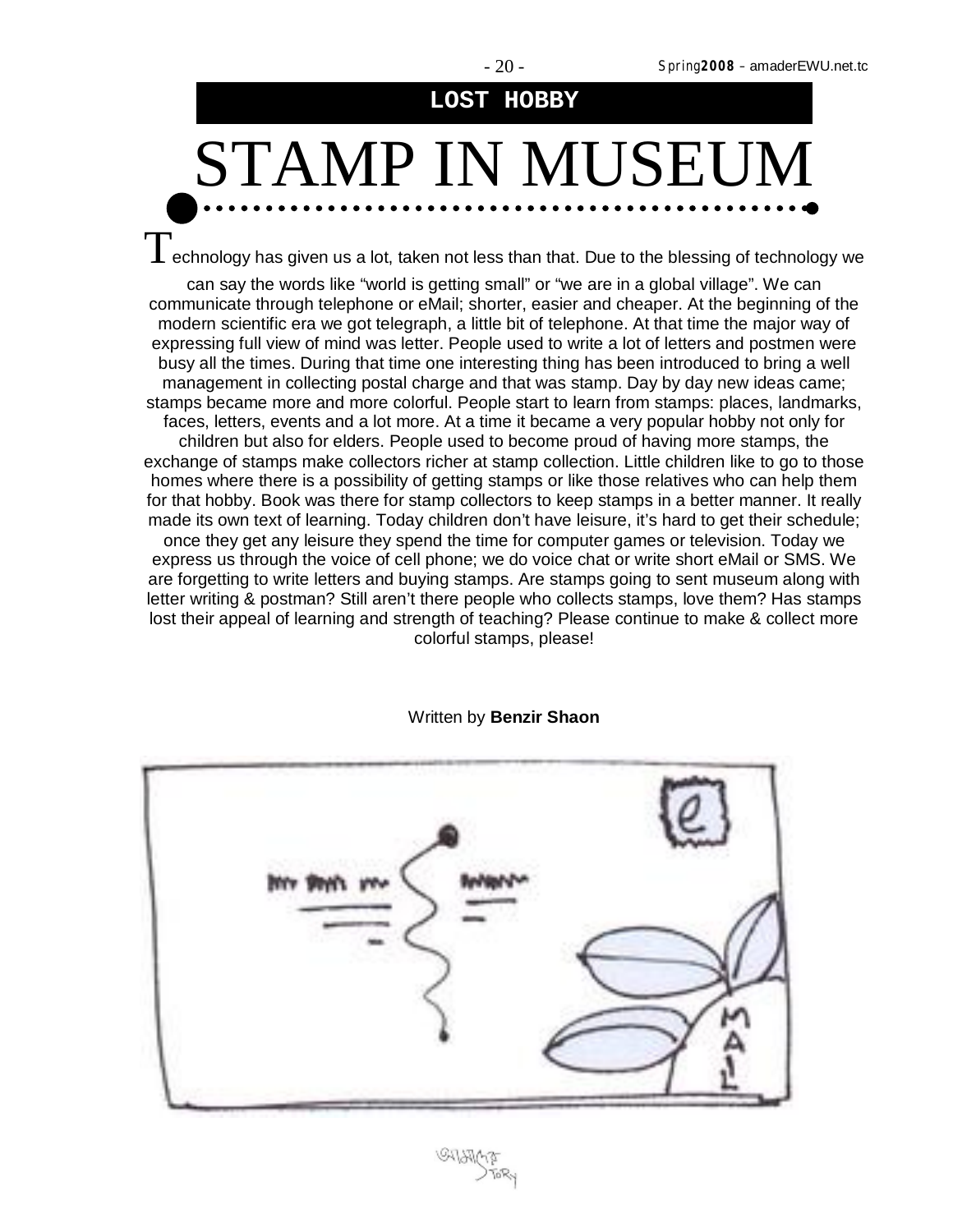#### **POEM**

Written by

**Md Asif Nawaz** 

# L O S T



There was a lane where I always used to go, There were flowers of hope, cries of desires. Gentle winds played over and over, Touched my solder, Filled my lips with pleasures of lost. I was lost many times there, I was lost in mine. In the lane I knew very well, The place where I was used to lost.

**POEM**

### **T**he **G**uest

Everybody is waiting for the Guest, Do you know who the Guest is!

Your parents, brother, grand-ma, grand-father and others are Praying for YOU, To ensure YOUR journey safe.

When will YOU come The Heavenly Soul!

Everybody prepares for YOU Clothes, bed … …. But YOU are carelessly Playing in Mother's womb.

Written by **Md. Jahangir Alam Mondal** 

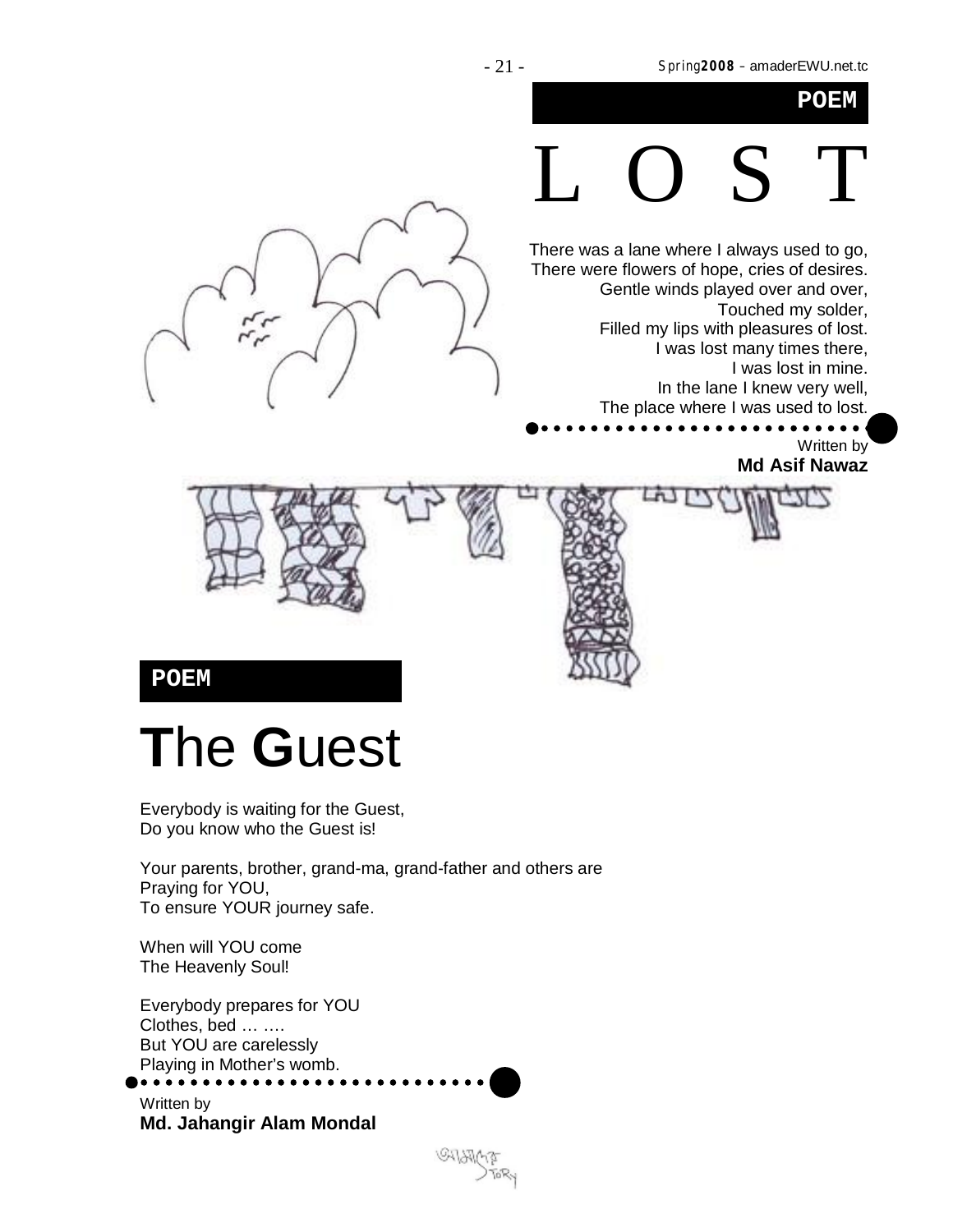

 $\overline{\bm{\zeta}}$ ংলিশ মিডিয়াম পড়ুয়া এক মেয়েকে একবার খুব লজ্জা দিয়েছিলাম একটা প্রশ্ন করে। জানতাম পারবে না, এজন্যে সবার সামনেই জিজ্ঞাসা করেছিলাম। প্রশ্নটা একেবারে অবান্তর হলেও এ উত্তরটাই অনেকের জানা নেই জানতাম। প্রশুটা ছিল, 'বলোতো ধান গাছে তক্তা হয় ?' বিজ্ঞানের বিভিন্ন বিষয়ে আমার ব্যাপক আগ্রহ থাকলেও নানা কারনে তা আমার পড়ার সৌভাগ্য হয়নি। জীবনে বাবার টানাটানিতে একাধিকবার গ্রামে গিয়েছি এবং সেখানে আমাদের এই জাতীয় 'খাদ্যকরী' ('অর্থকরী' শব্দটা থেকে ধার করলাম) ফসলটা মাটিতে পোতা অবস্থায় দেখার সৌভাগ্য হয়েছিল। উদ্ভিদ বিদ্যা আমার অপ্রিয়তম অংশ হলেও অতদূর থেকেও বুঝতে পারতাম ও জিনিসে কাঠের তক্তা হতে গেলে ও গাছ আল্লাকে নতুন করে ডিজাইন করতে হবে। উপরের এ গল্পটা যখনকার তারও আগে আমি নিজে একটা লজ্জিত হবার গল্প বলি। শাকের মধ্যে পুঁইশাক আর লালশাক ছাড়া বাকি শাক আমি তখন চিনতাম না (এখনও চিনি না)। দুর্ভগ্যিবশত একবার এক পারিবারিক ডিউটি পড়ল আমার ওপর। সেটা হলো একআঁটি পালংশাক কেনার ডিউটি। সাধারন্যে এটা তেমন সুকঠিন যুদ্ধ জয় করার মতো বিষয় না, কিন্তু আমার জন্য ও শাক চিনে কিনে আনার মত বিষয়টা ছিল রীতিমত ওয়ার্ল্ড কাপ জিতে আনার মতো। বাবা-মা ডিউটি আর হাতে টাকা গুঁজে বেরিয়ে গেছে অপিসের রাস্তায়। অনেক চিন্তা করে আমার এক বন্ধকে ফোন দিয়ে প্রথম প্রশুটা করলাম, ''দোস্ত পালংশাক চেনো?'' ওর উত্তরটা ছিল, ''দেখলে চিনবো''। আমি যেন ততক্ষনে ওয়ার্ল্ড কাপের অর্ধেকটা জিতে ফেললাম। হাঁটার গতি ত্রিগুণ করে আমার সেই অতিপ্রিয় বিশ্বস্ত গাইড বন্ধুর বাড়ি হাজির, এবং যথারীতি মহাসোৎসাহে তাকে নিয়ে কাঁচা বাজারের কাঁচা পথ ধরে বাজারে গিয়ে স্বয়ং হাজিরা দিলাম। কিন্তু আমার জন্যে এতবড় ট্র্যাজেডি অপেক্ষা করছিলো জানতাম না। আমার বন্ধুর বিশ্বস্ত বক্তব্য বিশ্বাসঘাতকতা করলো। মানে বুঝতে পারলাম, সেও আমার মতোই ডট ডট ডট। অনেক বুদ্ধি করে একটা দোকানের সামনে গিয়ে দাঁড়ালাম, যেখানে অনেক রকম শাক আছে এবং আনুমানিক পালংশাকও আছে। কোন দিকে নির্দেশ না করেই হেঁড়ে গলায় শুধালুম ''এ্যাই, পালংশাক কত হে?" ব্যাটা দরদাম শুরু করার আগেই পালংশাকের দুর্নাম করলাম। জানতাম, কোন কাঁচা তরিতরকারীর দুর্নাম করলে বিক্রেতা যা করে তা হলো, তারা তার পন্য শূণ্যে তুলে ধরে ক্রেতার অক্ষিপটে একটা থ্রিডি এ্যনিমেশন তৈরী করে। আসলে ওটাই ভরসা ছিল। এবং আমার অনূর্বর মস্তিস্কের এই সাধারণ বিদ্যে অসাধারন কাজে লাগলো। সেই বিদ্যের জোরে সে বার পার পেলাম। এই ঘটনার বহু বছর পর মা'র সাথে চাল কিনতে গিয়ে সে কথা মুচকি হাসি দিয়ে মনে পড়লো। মাছ, চাল কিংবা সজী কিনতে গেলে এখনও মনে পড়ে (এবং এখনও যথারীতি চিনিনা)। ঢাকার শহরের ছেলেমেয়েদেরকে একটা ঈষৎ কটুবাক্য প্রায়ই সামনে পেছনে শুনতে হয়। সেটা হলো, "ওরা হচ্ছে ফার্মের মুরগী"। সে যাই হোক এসব পন্য যদি মোবাইল প্যাকেজের মতো টিভিতে বিজ্ঞাপনের বিষয় হতো তাহলে বোধহয় সেই বন্ধকে লাগতো না। আপনারা কি বলেন ?

 $-22-$ 

লেখা: **বেনজীর শাওন**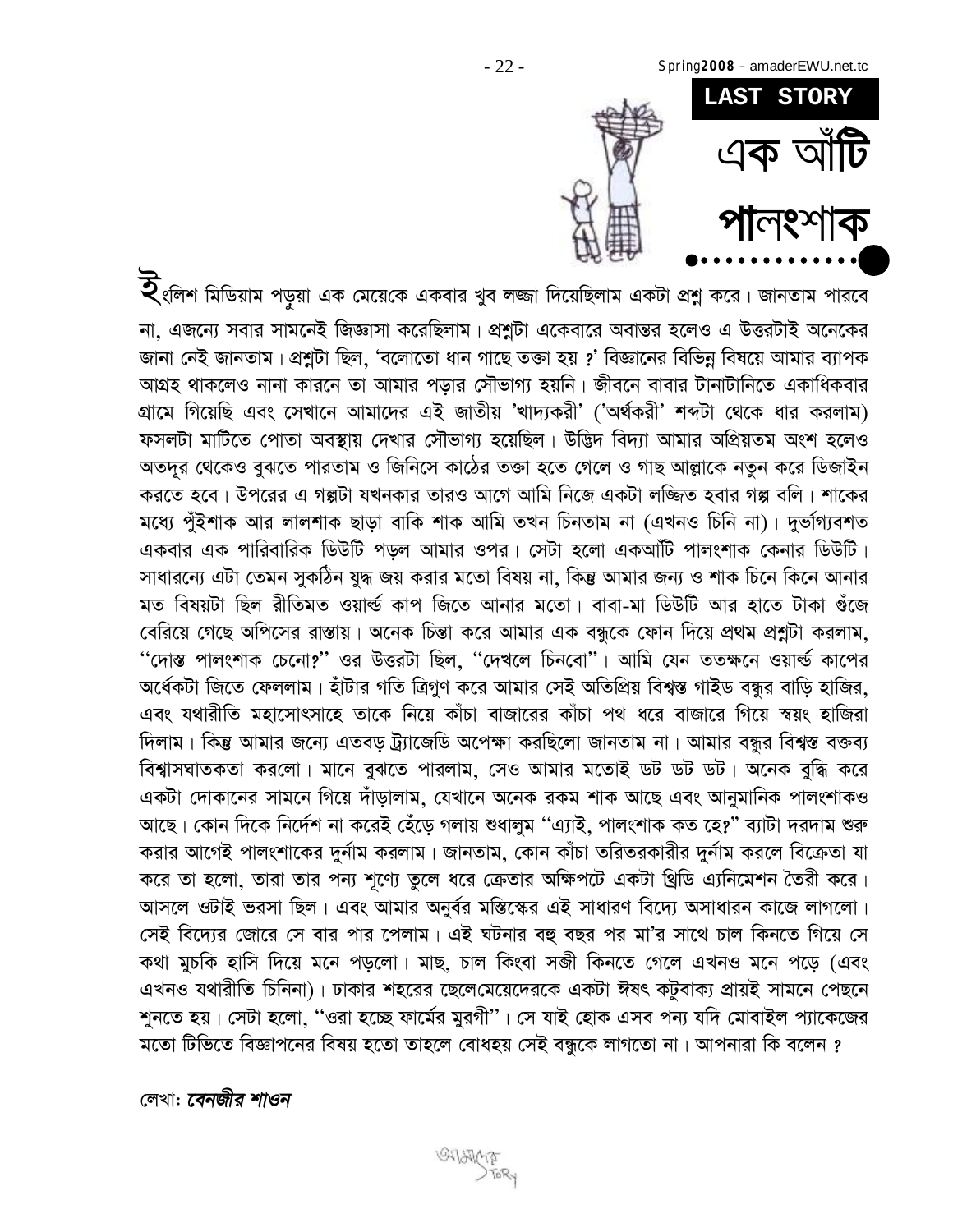$-23-$